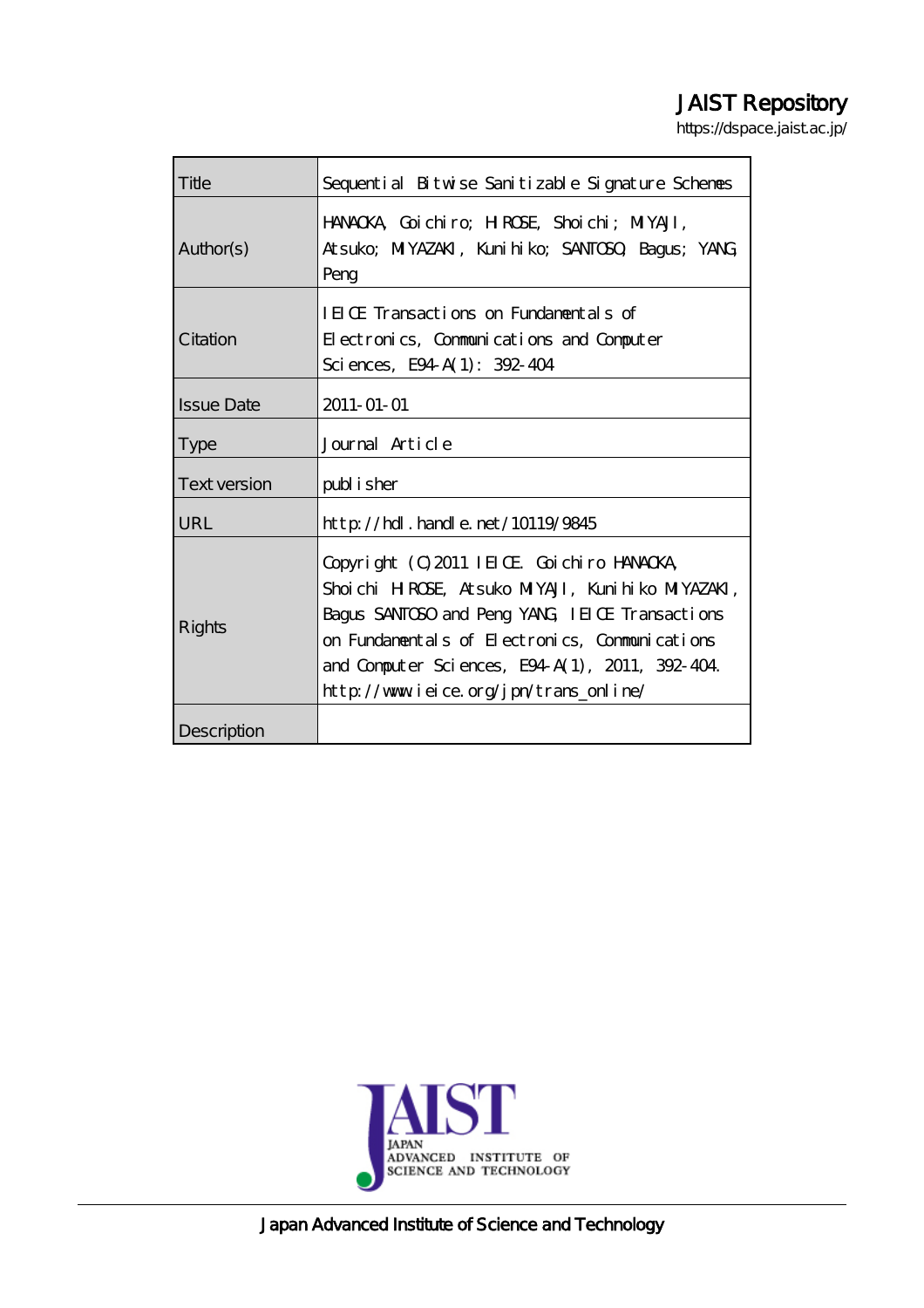## PAPER **Sequential Bitwise Sanitizable Signature Schemes**

## **Goichiro HANAOKA**†**, Shoichi HIROSE**††**, Atsuko MIYAJI**†††**, Kunihiko MIYAZAKI**††††**, Bagus SANTOSO**†a)**,** *Members***,** *and* **Peng YANG**†††††**,** *Nonmember*

**SUMMARY** A sanitizable signature scheme is a signature scheme which, after the signer generates a valid signature of a message, allows a specific entity (sanitizer) to modify the message for hiding several parts. Existing sanitizable signature schemes require the message to be divided into pre-defined blocks before signing so that each block can be sanitized independently. However, there are cases where the parts of the message which are needed to be sanitized can not be determined in the time of signing. Thus, it is difficult to decide the partition of the blocks in such cases. Since the length of the signature is usually proportional to the number of blocks, signing every bit independently will make the signature too long. In this paper, we propose a solution by introducing a new concept called *sequential bitwise sanitizable signature schemes*, where *any sequence of bits* of the signed document can be made sanitizable without pre-defining them, and without increasing the length of signature. We also show that a one-way permutation suffices to get a secure construction, which is theoretically interesting in its own right, since all the other existing schemes are constructed using stronger assumptions.

*key words: sanitizable signature, bitwise control, one-way permutation, pseudorandom generator*

## **1. Introduction**

## 1.1 Background

## 1.1.1 Sanitizable Signatures

The digital signatures are widely employed to provide authentication and integrity of the associated messages, and such messages could be considered to range from daily emails sent between friends to highly classified documents confidentially stored by the government. Research around digital signatures has never stopped and has become an important fundamental part of cryptology. Especially, digital signature schemes with various high functionalities are always attracting much attention of both society and scientists.

†The authors are with the Research Center for Information Security, National Institute of Advanced Industrial Science and Technology, Tokyo, 101-0021 Japan.

<sup>††</sup>The author is with the Graduate School of Engineering, University of Fukui, Fukui-shi, 910-8507 Japan.

†††The author is with Japan Advanced Institute of Science and Technology, Ishikawa-ken, 923-1292 Japan.

††††The author is with The Systems Development Laboratory, Hitachi Ltd., Yokohama-shi, 244-0817 Japan.

†††††The author is with the Institute of Industrial Science, The University of Tokyo, Tokyo, 153-8505 Japan.

a) E-mail: santoso.bagus@aist.go.jp

DOI: 10.1587/transfun.E94.A.392

Sanitizable signature schemes are introduced to solve the following problem: we want a document to be properly signed by an authorized signer, but afterward we need certain parts of the signed document to be hidden or masked (sanitized) to protect sensitive information without harming the validity of the signed document. The most attractive feature of sanitizable signature schemes is that the sanitizing process can be done without requiring the signer to sign again the sanitized document in order to guarantee its validity. This feature is very essential in many cases where the signer is not always available.

Here, we give a typical scenario in which sanitizable signatures are effectively used. Suppose a situation where the president of a country signs an official document and the government office keeps this signed document. When a citizen requests to disclose it and this request is *partially* approved by a trial, the judge orders the government office to *partially* disclose the document. If the utilized signature is a standard one, the citizen cannot verify validity of the disclosed part of the document (or the government office has to disclose the whole document). By using a sanitizable signature, this problem can be easily solved. Namely, the government office can sanitize a part of the document which is not required to disclose, and the citizen can verify the disclosed part without revealing the remaining part. In this scenario, the president, the government office, and the citizen play the roles of the signer, the sanitizer, and the verifier, respectively.

Other interesting examples of applications of sanitizable signature schemes are also introduced in [1], [2].

#### 1.1.2 Necessity for Bitwise Control

Sanitizable signature schemes proposed in previous works [1], [2], [6]–[11] usually require a message to be divided into fixed blocks of different sensitive information and require the signer to sign each block separately so that each block can be sanitized later independently. If the message is a "pre-formatted" document such as driver licenses or birth certificate, the partition of blocks are clear, since the locations of sensitive information to hide and be made sanitizable are clear. However, there are cases where the parts of the message which are needed to be sanitized can not be determined in the time of signing. A typical scenario is if the disclosed part is determined by a third person (e.g. the judge) who is independent of the signer and the sanitizer.

Manuscript received April 22, 2010.

Manuscript revised August 13, 2010.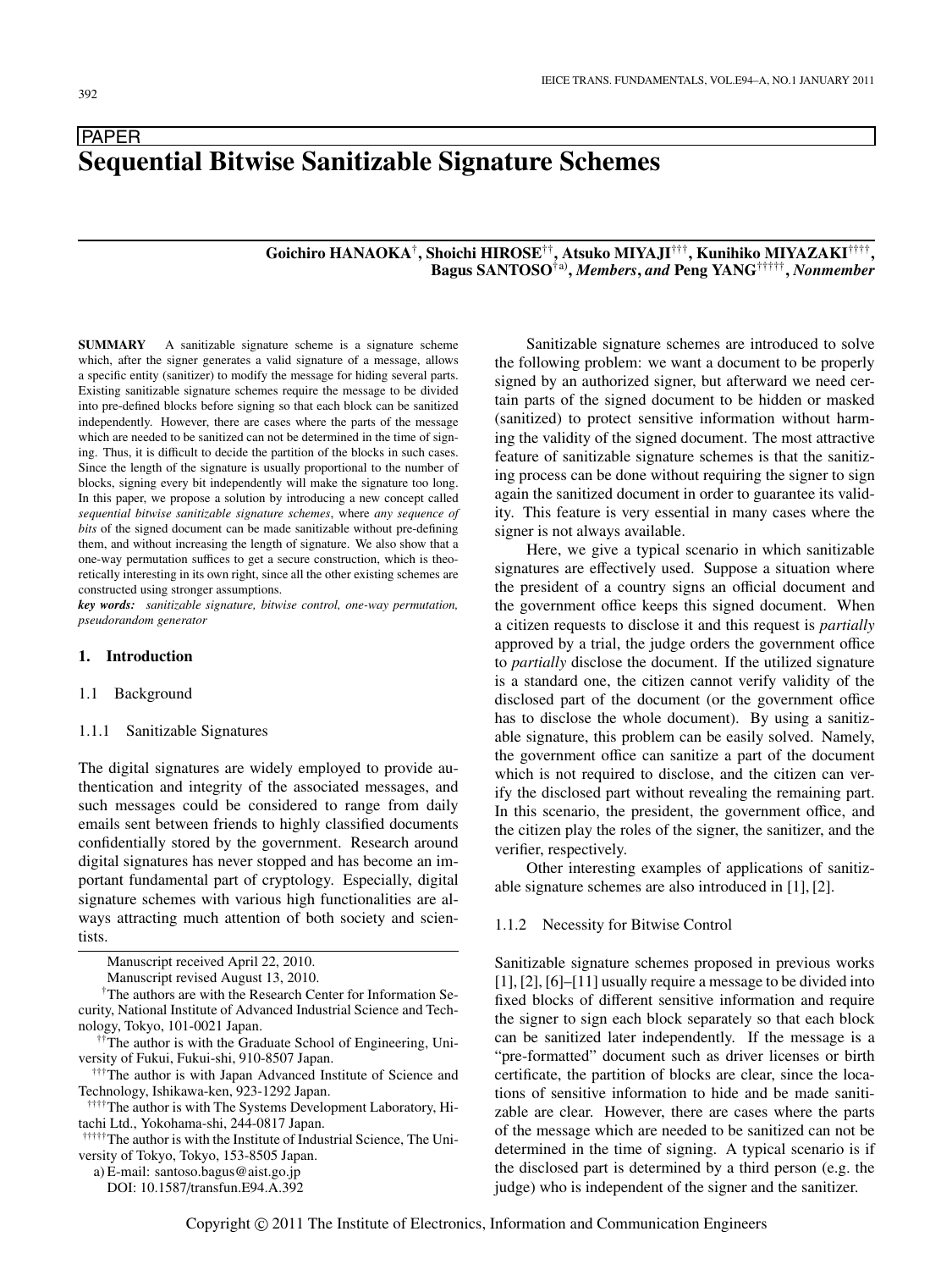As a trivial solution, the signer can divide the message into very small blocks, e.g., one bit as one block, so that any bit can be sanitized independently. But, this trivial approach will certainly make the size of signature too large, since it usually grows in proportional to the number of blocks.

To give a more clear picture on how our proposed scheme can be useful in practice, we show the following examples.

#### 1.1.3 Examples of Practical Application

First, consider the following situation. In a trial, a prosecutor presents a document as an evidence which is signed by a witness, say "Michael Jackson". Because he does not want to reveal the whole name of the witness to protect the privacy of the witness, he masked the document using a sanitizable signature scheme. In order to confirm that the prosecutor really knows the signer of the document, the judge may ask the prosecutor to mention an arbitrary character of the name of the witness, for example, the third character of the last name ("c"). Then, the judge ask the prosecutor to disclose the third character of the last name to verify that the document is truly signed by someone whose last name has "c" as its third character. This is a problem if the prosecutor is using a standard sanitizable signature scheme since he does not know which character is asked by the judge (unless he sign each character independently), but our proposed scheme can solve this problem easily and efficiently.

Another example is as follows. Suppose that in a public investigation toward a government of a country, the government has to reveal an official signed document which contains all names of its secret intelligence agents. Also suppose that the public investigator only needs to know whether an agent A is related to the document but the investigator also does not want the government to know which agent is before hand. Thus, the government can sign and mask the document using our proposed scheme and then reveal the part which contains the name of agent A without revealing other part of the documents.

#### 1.2 Our Contribution

In this paper, we propose a new sanitizable signature scheme which enables the sanitizer to disclose an arbitrary *bit sequence* in the document without losing verifiability of the (fixed) given signature. Our scheme yields fairly short signatures. Namely, message overhead (i.e. length of signed document minus length of the plain document) of our scheme is only  $O(\lambda)$  where  $\lambda$  is the security parameter. Surprisingly, *our proposed scheme can be generically obtained from any one-way permutation* while previous schemes with similar functionality, i.e. [3], [4], require the (significantly stronger) RSA function. Furthermore, [3] also requires random oracles (which do not exist in the real world [12]). However, we should also mention that the schemes in [3] and [4] allow more flexible control of disclosure: an arbitrary set of bits (not only a bit sequence) can be disclosed.

Our main idea is to combine a standard signature scheme and a special type of pseudorandom generator which, can be constructed from any one-way permutation. Below, we give an overview of a more basic form of sequential bitwise signature scheme, where any *j last bits* of a sanitized document can be disclosed.

## 1.2.1 Idea of Construction

Consider a signature scheme *S* , and a pseudorandom generator *PG* which has the following properties: for any positive integer  $i$ , (1) the  $i$ -th random bit  $c_i$  can be generated using the *i*-th seed  $s_i$ , and (2) the *i*-th seed  $s_i$  can be efficiently generated using the (*i* − 1)-th seed *si*−1. The signer holds the secret signing key and the first seed *s*1. The signing process of an *n* bits message  $\mathbf{m} = m_1 m_2 \dots m_n$  ( $m_i \in \{0, 1\}$ ), is as follows. First, the signer uses  $PG$  with  $s_1$  to obtain *n* more seeds  $s_2$ , ...,  $s_n$ ,  $s_{n+1}$ , and then generates a random sequence **c** =  $c_1c_2...c_n$ ,  $c_i \in \{0, 1\}$ . Then, it signs  $\langle \widetilde{\mathbf{m}} = \mathbf{m} \oplus \mathbf{c}, s_{n+1} \rangle$ using *S*. Finally, the signer submits  $(\sigma, \tilde{m}, s_1)$  to the sani-<br>tizer where  $\sigma$  is the valid signature of  $(\tilde{m}, s_1)$ . When the tizer, where  $\sigma$  is the valid signature of  $\langle \mathbf{\tilde{m}}, s_{n+1} \rangle$ . When the sanitizer gets a request to disclose *i* last bits of  $\mathbf{\tilde{m}}$  with signasanitizer gets a request to disclose *j* last bits of  $\widetilde{\mathbf{m}}$  with signa-<br>ture  $\sigma$ , it sends a response  $(\sigma, \widetilde{\mathbf{m}})$ , s. ...) which is generated ture  $\sigma$ , it sends a response  $(\sigma, \widetilde{\mathbf{m}}, s_{n-j+1})$  which is generated<br>from  $(\sigma, \widetilde{\mathbf{m}}, s_1)$ . Note that see the generated from space from ( $\sigma$ ,  $\tilde{\mathbf{m}}$ ,  $s_1$ ). Note that  $s_{n-j+1}$  can be generated from  $s_1$ .<br>The validity of the response ( $\sigma$ ,  $\tilde{\mathbf{m}}$ ,  $s_{n-1}$ ) is guaranteed by The validity of the response  $(\sigma, \tilde{\mathbf{m}}, s_{n-j+1})$  is guaranteed by the fact that  $\sigma$  is a valid signature of  $(\tilde{\mathbf{m}}, s_{n+1})$  and that  $s_{n+1}$ the fact that  $\sigma$  is a valid signature of  $\langle \widetilde{\mathbf{m}}, s_{n+1} \rangle$ , and that  $s_{n+1}$ <br>can be generated from  $s_{n+1}$ . To disclose *i* last hits of  $\widetilde{\mathbf{m}}$ can be generated from  $s_{n-j+1}$ . To disclose *j* last bits of **m**, one can use *PG* with  $s_{n-j+1}$  to get the last *i* bits of **c** i.e. one can use *PG* with  $s_{n-i+1}$  to get the last *j* bits of **c**, i.e.,  $c_{n-i+1}$ ... *c<sub>n</sub>* (property (1) of *PG*) and then unmask the last *j* bits of **<sup>m</sup>**-.

The basic form shown above can be extended easily into a full-fledge sequential bitwise signature scheme such that, instead of only any *j last bits* of the sanitized document can be disclosed, any sequence of bits from  $j_1$ -th bit to  $j_2$ -th bit can be disclosed. The main trick is that instead of using one pseudorandom generator, we employ two pseudorandom generators and then apply the generated two sequences of random bits in opposite directions, i.e., one is from the starting bit to the ending bit of the message, and the other one is from the ending bit to the starting bit of the message. See the detailed construction in Sect. 6.

It turns out that an ordinary signature scheme *S* which is existentially unforgeable against chosen message attack and a Blum-Micali(-Yao) pseudorandom generator [13], [14] are sufficient to instantiate the construction above. Since such a signature scheme and the pseudorandom generator can be constructed by only using a one-way permutation, one-way permutation is sufficient to instantiate our scheme.

## 1.3 Comparison with Other Proposed Bitwise Signature Schemes

Johnson et al. [3] and Nojima et al. [4] have also proposed sanitizable signature schemes which allow efficient bitwise sanitization, i.e., the message overhead is only  $O(\lambda)$ , where  $\lambda$  is the security parameters. Both schemes allow the san-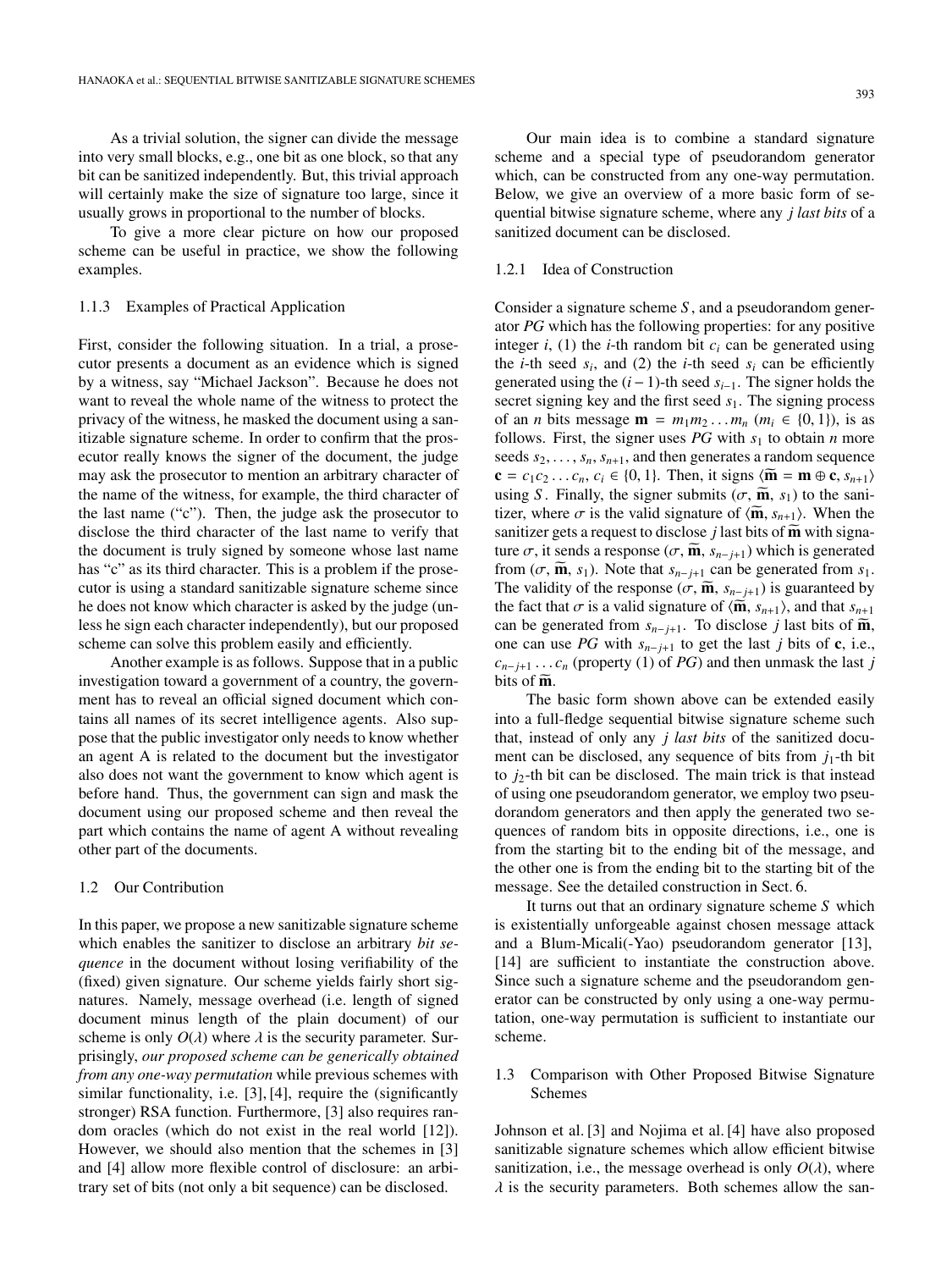|                    | Sanitizing           | Security                  | Signature       |
|--------------------|----------------------|---------------------------|-----------------|
|                    | ability              | assumption                | $overhead(*)$   |
| Johnson et al. [3] | any set of bits      | RSA with random oracle    | $1024$ bits     |
| Nojima et al. [4]  | any set of bits      | RSA without random oracle | 2048 bits       |
| Our scheme         | any sequence of bits | any one way permutation   | 320 bits $(**)$ |

Table 1 Comparison between bitwise sanitizable signature schemes.

(\*)Here we assume the standard 80 bits security.<sup>†</sup>

(\*\*) Using one way permutation construction on elliptic curve proposed by Kaliski[5].<sup>††</sup>

itizer to sanitize any *set* of bits in the document, while our scheme only allows the sanitizer to sanitize any *sequence* of bits in the document. In spite of this fact, our scheme still has advantages in terms of security and the signature length. The comparison is illustrated in Table 1.

## 1.4 Related Works

The first technique to solve the digital document sanitizing problem is introduced by Steinfeld et al. [15] in 2001 in the name of content extraction signature. Similarly, Miyazaki et al. [1] also proposed SUMI-4, where the signer generates random numbers for all subdocuments, and then calculates hash values for all subdocuments with corresponding random numbers and generates a signature for the concatenation of those hash values.

On other research aspects, Miyazaki et al. [6] and Izu et al. [7] addressed sanitizable signature schemes with disclosure condition control. And based on bilinear maps, Miyazaki et al. [8] proposed a sanitizable signature scheme with invisibility. Izu et al. [9] improved this work against stronger attacker. Another scheme with aggregation was proposed in [10].

By replacing a conventional hash function with a strongly unforgeable chameleon hash function, Ateniese et al. [2] achieved a sanitizable signature scheme which allows semi-trusted sanitizers to erase or even modify parts of a signed document without interacting with the original signer. This work was extended by Klonowski et al. [16].

By employing an identity based chameleon hash function [17], Canard et al. [11] expanded the flexibility of designating power of sanitizing in such a way that the power can be designated to plural parties even after the original document is signed.

In the above schemes, it is not easy to flexibly determine the disclosed part since the partition which divides the disclosed and the sanitized parts has to be pre-defined at the signing phase. For this issue, Johnson et al. [3] proposed the first sanitizable signature scheme which allows efficient bitwise sanitizing (i.e. its message overhead is only  $O(\lambda)$ ) for the security parameter  $\lambda$ ) under the RSA assumption in the random oracle model. Nojima et al. [4] presented another scheme with message overhead  $O(\lambda)$  under the RSA assumption without using random oracles. It should be noticed that as mentioned in [4], the scheme of Nojima et al. is in fact based on the preliminary versions of our proposed scheme [18], [19] which have been announced before [4] was published. Both [3] and [4] yields *full* bitwise sanitizing where the sanitizer can sanitize any set of bits in the document. However, in many practical applications, the disclosed part is usually a sequence of bits in the document, and sequential bitwise sanitizing (which our proposed scheme provides) is sufficient.

#### 1.5 Roadmap

The rest of the paper is constructed as follows. In Sect. 2, we give an overview of several important concepts. In Sect. 3, the notation and several important definitions are described. In Sect. 4, we formalize the definition of sequential bitwise sanitizable signature, and define the security notions. In Sect. 5, we propose our basic construction. In Sect. 6, we show the extension of our basic scheme into a full-fledge sequential bitwise signature scheme and a concrete instantiation. Finally, we draw a concluding remark. The detailed proofs of lemmas and theorems are put in the appendix.

#### **2. Intuition of the Model and Security Definition**

Before going into rigorous definitions of the model and security requirements, here we give intuitions on them (since these are significantly different from those of standard digital signature schemes).

#### 2.1 Model

The model of a sequential bitwise sanitizable signature scheme is formed by three parties: (1) the signer who has a signing key and is only able to generate valid signatures, (2) the sanitizer who keeps clear signed messages of the signer and sanitizes them according to the request, and (3) the verifier(s) who verifies validity of sanitized signed messages. In our model, neither the sanitizer nor the verifier(s) have secret keys. Namely, for a given (sanitized) signed message, everyone can (further) sanitize and publicly verify it by using only public data. When applying the typical scenario in the previous section, the signer, the sanitizer, and the verifier(s) correspond to the president, the government office, and the citizen(s), respectively (as mentioned above).

For simplicity, we only consider the following setting: the signer publishes a signed message  $(\sigma, \mathbf{m})$  where

<sup>†</sup>All schemes in Table 1 are constructed based on a traditional signature scheme. The signature overhead here is defined as the difference between the size of the sanitizable signature and the size of the underlying traditional signature.

<sup>&</sup>lt;sup>††</sup>See Appendix E for the detailed construction.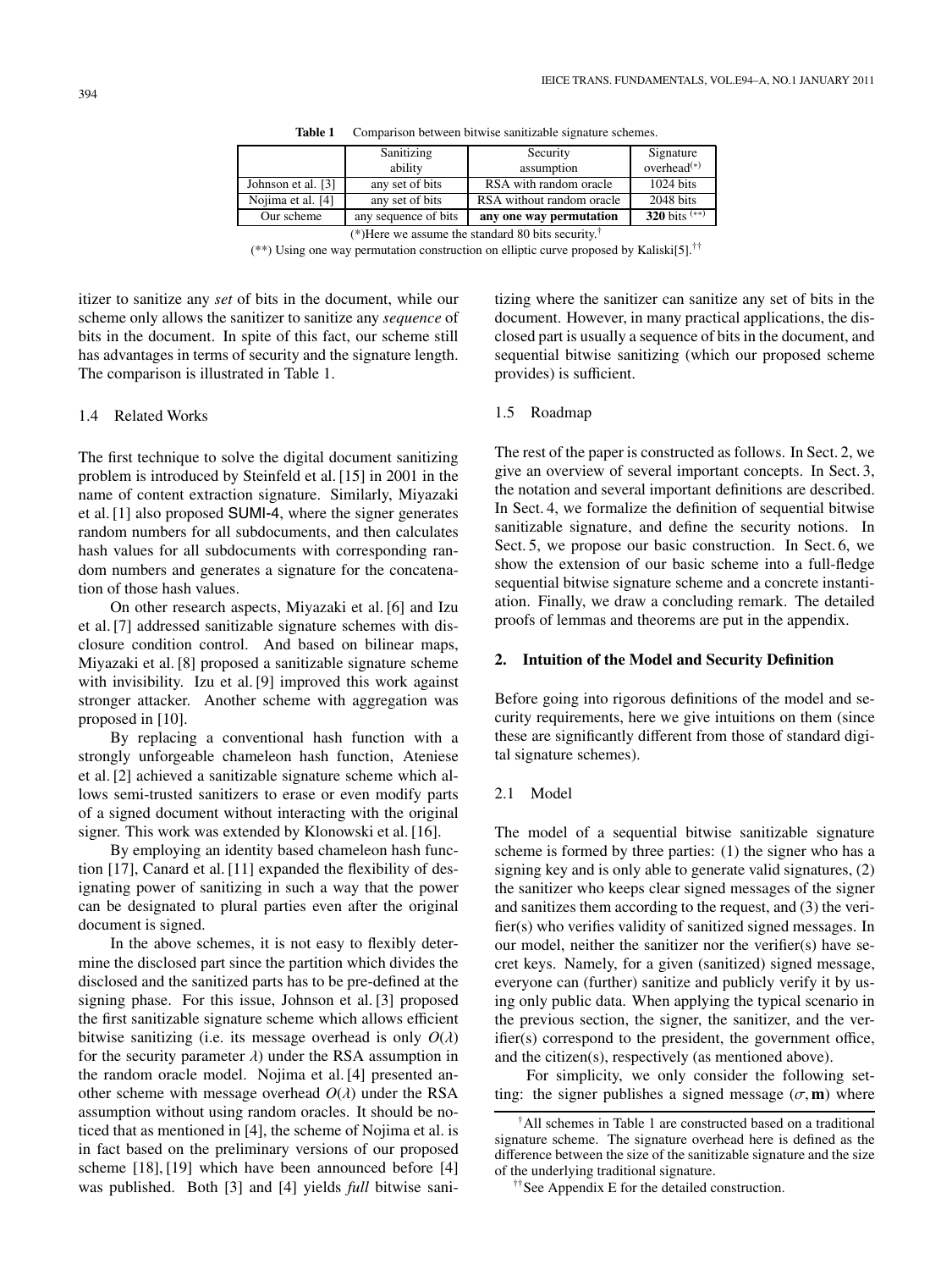$\mathbf{m} \in \{0, 1\}^n$  is the message to be signed and  $\sigma$  is the valid<br>signature of **m** by the signer. For this signed message, the signature of **m** by the signer. For this signed message, the verifier can ask the sanitizer to sanitize only the *i* first successive bits of **m** where the verifier can choose any *i* such that  $0 \le i \le n$ . According to this request, the sanitizer modifies  $(\sigma, \mathbf{m})$  to another signed message  $(\tilde{\sigma}, \tilde{\mathbf{m}})$  such that  $\tilde{\mathbf{m}}$  is the *n* − *i* last bits of **m** and  $\tilde{\sigma}$  is the valid signature of  $\tilde{\mathbf{m}}$  of the signer.

We stress that this simplified setting can be easily extended to the general one where the verifier can ask to disclose any sequence of bits in **m**. See Sect. 6 for this extension. For the rest of the paper, unless noted otherwise, the term "sequential bitwise signature scheme" refers to one in the above simplified setting rather than full-fledged one.

#### 2.1.1 Security Requirements

In the above model, the adversary would try (1) forgery of a signed message which is accepted as the signer's, or (2) recovery of a sanitized part of a signed message which the sanitizer does not disclose.

Specifically, the forgery is considered successful if the adversary generates a valid signature  $\sigma'$  of a message m' where

- ( $\sigma'$ , **m'**) is never been publicized by the sanitizer, and<br>•  $(\sigma'$ , **m'**) cannot be obtained by trivially sanitizing
- $(\sigma', m')$  cannot be obtained by trivially sanitizing a signed message which has been publicized by the sansigned message which has been publicized by the sanitizer.

It should be noticed that forgery of  $(\sigma', \mathbf{m}')$  such that  $(\sigma', \mathbf{m}')$  is actually generated by the signer is considered  $(\sigma', \mathbf{m}')$  is actually generated by the signer is considered<br>successful if  $(\sigma', \mathbf{m}')$  is never publicized by the sanitizer successful if  $(\sigma', \mathbf{m}')$  is never publicized by the sanitizer<br>(since the adversary indeed succeeds in generating a valid (since the adversary indeed succeeds in generating a valid signed message which has never publicized). If for any adversary, the probability of succeeding in the above forgery is negligible, we say the scheme satisfies *unforgeability*.

On the other hand, the recovery of a sanitized part is considered successful if the adversary wins the following game. The adversary chooses a pair of messages  $(\mathbf{m}^{(0)}, \mathbf{m}^{(1)})$ and  $i$  ( $0 \le i \le n$ ) such that the *i* last bits of  $\mathbf{m}^{(0)}$  and  $\mathbf{m}^{(1)}$  are identical, and submits them to the signer. The signer flips a random coin  $r \in \{0, 1\}$  and signs  $\mathbf{m}^{(b)}$  with his signing key, and gives the signed message  $(\sigma, \mathbf{m}^{(b)}, i)$  to the sanitizer<br>where  $\sigma$  is the signature for  $\mathbf{m}^{(b)}$ . The sanitizer sanitizes where  $\sigma$  is the signature for  $\mathbf{m}^{(b)}$ . The sanitizer sanitizes  $\mathbf{m}^{(b)}$  except for the *i* last bits and gives  $(\sigma^* \mathbf{m}^*)$  to the ad- $\mathbf{m}^{(b)}$  except for the *i* last bits, and gives ( $\sigma^*$ ,  $\mathbf{m}^*$ ) to the adversary where  $(\sigma^*, m^*)$  is the sanitized signature derived from  $(\sigma, \mathbf{m}^{(b)})$  (i.e.  $\mathbf{m}^*$  is the *i* last bits of  $\mathbf{m}^{(b)}$ ). The adver-<br>sary wins the game if it correctly outputs *b*. If for any adversary wins the game if it correctly outputs *b*. If for any adversary, the probability of winning the above game is negligibly close to 1/2, we say the scheme satisfies *data confidentiality*.

## **3. Preliminaries**

**Notations.** Let  $[\mathbf{x}]^y$  denote the y-bit prefix of a string **x** and  $[\mathbf{x}]$  denote the z bit suffix of a string **x**. Both  $[\mathbf{x}]^0$  and  $[\mathbf{x}]_0$ .  $[\mathbf{x}]_z$  denote the *z* bit suffix of a string **x**. Both  $[\mathbf{x}]$ <sup>0</sup> and  $[\mathbf{x}]_0$ represent an empty string.  $[\mathbf{x}]_z^y$  denotes the  $z - y + 1$  bits of a string **x** from the *u*-th bit to the *z*-th bit where  $z \geq u$ . The a string **x** from the y-th bit to the *z*-th bit, where  $z \ge y$ . The length of string **x** in bits is denoted by |**x**|. If *f* is a function or an algorithm, let  $x \leftarrow f^{(0)}(x)$  and let  $f^{(i)}(f(x)) \leftarrow f^{(i+1)}(x)$ , where  $i \geq 0$ . Unless noted otherwise, any algorithm in this paper is a probabilistic polynomial-time Turing machine.

**Definition 1** (One-way Permutation): We say a bijective mapping  $f : \{0,1\}^{\lambda} \to \{0,1\}^{\lambda}$  is a *one-way permutation*<br>if f is efficiently computable but for any algorithm A if *f* is efficiently computable, but for any algorithm *A*,  $Pr[x \leftarrow_R \{0, 1\}^{\lambda}; y \leftarrow f(x) : A(y) = x] \leq \epsilon$ , where  $\epsilon$  is negligible in  $\lambda$ negligible in  $\lambda$ .

**Definition 2** (Hard-core Predicate): We say a function *h* :  $\{0,1\}^{\lambda} \rightarrow \{0,1\}$  is a hard-core predicate of another function  $f : \{0,1\}^{\lambda} \rightarrow \{0,1\}^{\lambda}$  if h is efficiently computable and tion  $f : \{0, 1\}^{\lambda} \to \{0, 1\}^{\lambda}$  if *h* is efficiently computable, and for any predicator  $P \perp Pr[x \leftarrow p, \{0, 1\}^{\lambda} : \mu \leftarrow f(x) : P(\mu)$ for any predicator *P*,  $|\Pr[x \leftarrow_R \{0, 1\}^{\lambda}; y \leftarrow f(x) : P(y) =$ <br> $h(x)|-1/2| \leq \epsilon$  where  $\epsilon$  is negligible in  $\lambda$ . It is known that  $h(x)$ ] − 1/2| ≤  $\epsilon$ , where  $\epsilon$  is negligible in  $\lambda$ . It is known that any one-way function has a hard-core predicate [20].

**Definition 3** (Blum-Micali-Yao PRNG): It is known that a pseudorandom number generator (PRNG) can be generically derived from any one-way permutation [13], [14]. Let  $f : \{0, 1\}^{\lambda} \to \{0, 1\}^{\lambda}$  and  $h : \{0, 1\}^{\lambda} \to \{0, 1\}$  be a one-<br>way permutation and its hard-core predicate respectively way permutation and its hard-core predicate, respectively. Let  $G(s, n)$  be  $(h(f^{(0)}(s))||h(f^{(1)}(s))|| \cdots ||h(f^{(n-1)}(s))$ . Then,  $(G(s, n)||f^{(n)}(s))$  is indistinguishable from a random  $(n + \lambda)$ -<br>bit string. Formally, we have the following lemma: bit string. Formally, we have the following lemma:

**Lemma 1:** For any distinguisher *D*,  $|\Pr[s \leftarrow_R \{0, 1\}^{\lambda};$ <br> $D(G(s, n) || f^{(n)}(s)) = 11 - Pr[s \leftarrow_R \{0, 1\}^{n+\lambda} : D(s) = 11] \le \epsilon$  $D(G(s, n)||f^{(n)}(s)) = 1] - Pr[z \leftarrow_R \{0, 1\}^{n+\lambda} : D(z) = 1]|\leq \epsilon,$ <br>where  $\epsilon$  is negligible in  $\lambda$ where  $\epsilon$  is negligible in  $\lambda$ .

The proof of the above lemma is given in [14]. We call *<sup>G</sup>*(*s*, *<sup>n</sup>*) "Blum-Micali-Yao pseudorandom number generator" (BMY-PRNG) †.

**Definition 4** (Digital Signature): A (conventional) digital signature scheme  $S = (gen, sig, ver)$  is specified by the following three polynomial-time algorithms: (1) The key generation algorithm gen takes a security parameter  $\lambda$  and outputs a verification key v*<sup>k</sup>* and the corresponding signing key *sk*. We denote this by  $(vk, sk) \leftarrow \text{gen}(1^{\lambda})$ . (2) The signing algorithm sig takes *sk* and a message **m** from some message space, and outputs a signature  $\sigma$ . We denote this by  $\sigma \leftarrow \text{sig}(sk, \textbf{m})$ . (3) The verification algorithm ver which takes *vk*,  $\sigma$  and **m**, and outputs 0 or 1. We denote this by  $0/1 \leftarrow \text{ver}(vk, \sigma, \mathbf{m})$ . Here "0" and "1" indicate that  $\sigma$  is rejected and accepted, respectively, on **m**.

The standard security notion for (conventional) digital signature schemes is *existential unforgeability against chosen message attack* (EUF-CMA). The scheme is said to satisfy EUF-CMA, if any algorithm (forger) *F* wins the following game with only negligible probability: *F* interacts with a signing oracle  $O$  to obtain signatures of any message as many times as *F* wants, and finally outputs a valid signature  $\sigma'$  on a message **m**' that was never explicitly queried to O.

<sup>&</sup>lt;sup>†</sup>Lemma 1 means that whole bits in  $(G(s, n)||f^{(n)}(s))$  are pseu-<br>undom rather than only  $G(s, n)$ . However, dividing " $G(s, n)$ " dorandom rather than only  $G(s, n)$ . However, dividing " $G(s, n)$ " part and " $f^{(n)}(s)$ " part significantly simplifies description of our schemes.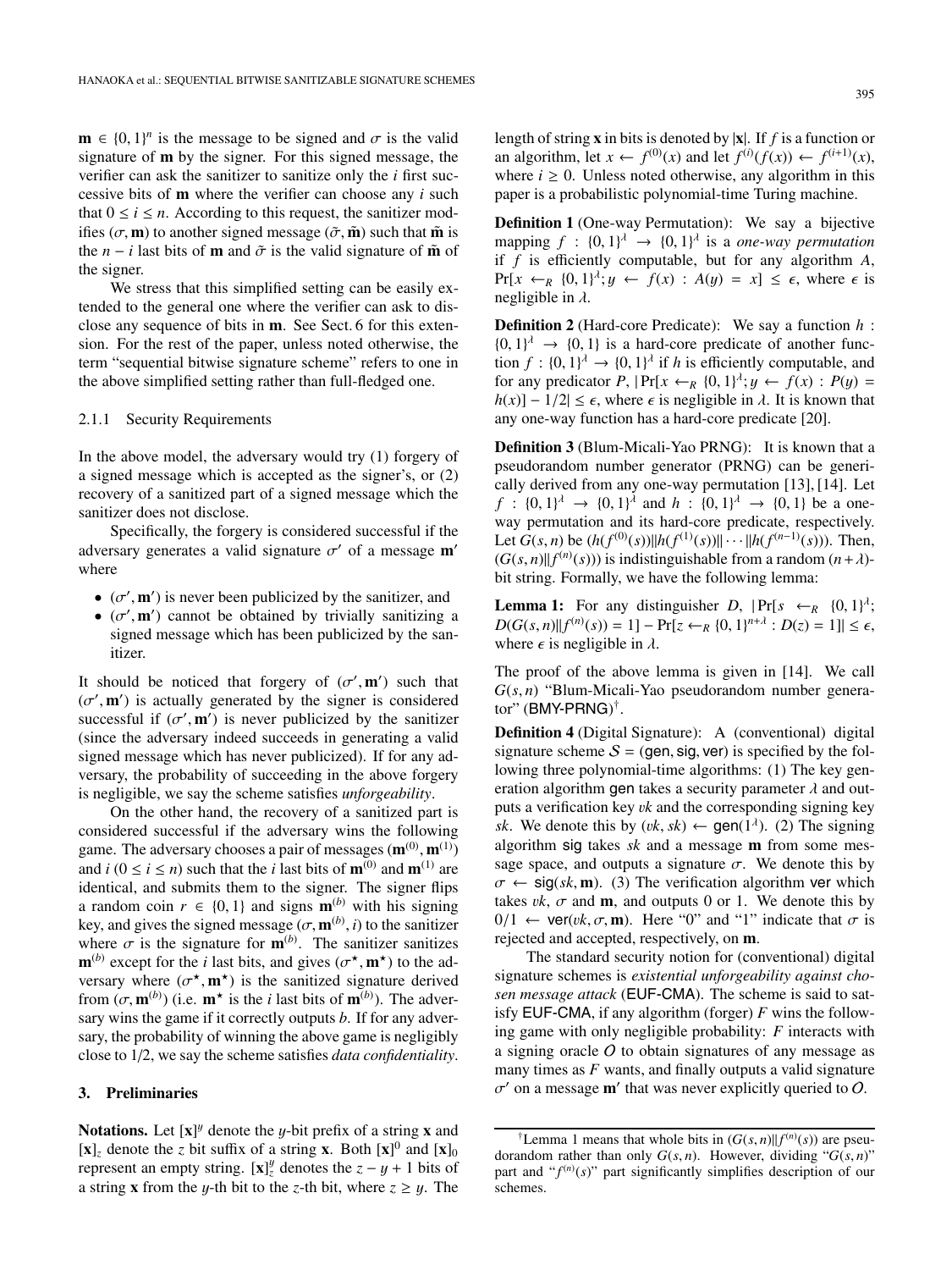## **4. Formal Security Definitions**

In this section, we discuss the formal security definitions of sequential bitwise sanitizable signature (SBSS) schemes. We first define the algorithms in a sequential sanitizable signature scheme, then the necessary building blocks to construct formal security definitions, and finally the formal security notions which capture the goal and attack models of unforgeability and data-confidentiality, as introduced in Sect. 2.

**Conventions.** As shown in the 'idea of construction' of Sect. 1.2, for simplicity, we consider the case where messages are sanitized sequentially in a left-to-right order. For any *n*-bit message  $\mathbf{m} = m_1 \dots m_n$ ,  $m_i \in \{0, 1\}$ ,  $\mathbf{m}_i$  denotes *j-bits-sanitized* **m**, i.e., **m** with its first *j* bits being sanitized  $(j ∈ [0, n])$ . Accordingly, **m**<sub>0</sub> means **m** *without sanitizing* or an *open message* **m** ( $\mathbf{m}_0 = \mathbf{m}$ ), and  $\mathbf{m}_n$  means a fully sanitized **m**. **m***<sup>j</sup>* is said to be *more sanitized* (resp. *less* sanitized) than  $\mathbf{m}_j$  if  $j' > j$  (resp.  $j' < j$ ). Particularly,  $\mathbf{m}_j$  is<br>said to be *one-bit-more* sanitized than  $\mathbf{m}_j$  if  $j' = j + 1$  and said to be *one-bit-more* sanitized than  $\mathbf{m}_j$  if  $j' = j + 1$ , and *one-bit-less* sanitized than **m**<sub>*j*</sub> if *j*<sup> $′$ </sup> = *j* − 1. Obtaining **m**<sub>*j*−1</sub> from **m***<sup>j</sup>* is called *rewinding* **m***<sup>j</sup>* . For simplicity, unless noted otherwise, the length of any message is *n* bits.

4.1 Algorithms of Sequential Bitwise Sanitizable Signature Schemes

Formally, a SBSS scheme  $SSSS = (GEN, SIG, SAN, VER)$ is specified by the following four algorithms.

- The key generation algorithm GEN takes a security parameter and randomly outputs a signing key and the corresponding verification key. We denote this by  $(vk, sk) \leftarrow$  GEN(1<sup> $\lambda$ </sup>).
- The signing algorithm SIG takes the secret signing key and a message from some message space, and outputs a signature. We denote this by  $\sigma_0 \leftarrow \text{SIG}(sk, \mathbf{m}_0)$ , where  $\mathbf{m}_0 \leftarrow \{0, 1\}^n$  and  $|\mathbf{m}_0| = n$ .<br>The sanitizing algorithm
- The sanitizing algorithm SAN takes a signaturemessage pair ( $\sigma_{k-1}$ ,  $\mathbf{m}_{k-1}$ ) and outputs another signaturemessage pair  $(\sigma_k, \mathbf{m}_k)$ , such that the output message is *one-bit-more sanitized* than the input message. We denote this by  $(\sigma_k, \mathbf{m}_k) \leftarrow \text{SAN}(\sigma_{k-1}, \mathbf{m}_{k-1}),$  where  $1 \leq k \leq n^{\dagger}$ .
- The verification algorithm VER takes the verification key, a signature and a message, and output 1 or 0. We denote this by  $\{0, 1\} \leftarrow \text{VER}(vk, \sigma_k, \mathbf{m}_k)$ .

In order to formalize the goal and attack models, next, we define the oracles to which an adversary can access according to the corresponding goal and attack model.

## 4.2 Signing-Sanitizing-Oracle  $(O_1)$

The oracle  $O_1$  is to provide an interface for "chosen message" attack", analogous to the one in ordinary signature schemes. By accessing this oracle  $(O_1)$ , the adversary can specify an open message or the disclosed part of a partially sanitized message and obtain the corresponding signature. The oracle generates randomly the prefix of the message to get a full *n* bits message if the length of the specified disclosed part is less than *n* bits. Formally, the execution of  $O_1$  is written as  $(\sigma_k, \mathbf{m}_k) \leftarrow O_1(\mathbf{x})$ , where  $[\mathbf{m}_k]_{|\mathbf{x}|} = \mathbf{x}$  holds. If  $\mathbf{x}$  is an empty string,  $O_1$  generates a random message and its corresponding signature.

## **Remark on**  $O_1$ .

In the framework of SBSS described in the previous subsection, one can see that  $O_1(x, k)$  can be realized by a single access to  $\textsf{SIG}$  (when  $k = 0$ ) or simultaneous accesses to SIG and SAN (when  $k > 0$ ) combined with a random bit generator. Note that here the adversary can not control or specify any bit of the sanitized part, since the sanitized part is generated randomly by  $O<sub>1</sub>$ . One can verify that instead of weakening the level of security notions described in the next subsections, this "restriction" actually gives more freedom to the adversary to achieve its adversarial goal compared to the previous works [3], [4]. See Appendix F for the detailed discussion.

## 4.3 Rewinding-Oracle  $(O_2)$

By accessing this oracle, the adversary can obtain a onebit-less version of a *valid* sanitized message (rewind a *valid* sanitized message) and also obtain the corresponding signature, with the condition that a signature of a less sanitized version of it has ever been retrieved from the signingsanitizing oracle  $(O_1)$ . Formally, the execution of  $O_2$  is written as  $(\sigma_{k-1}, \mathbf{m}_{k-1}) \leftarrow O_2(\sigma_k, \mathbf{m}_k)$ , with the condition that at least one  $(\sigma_k, \mathbf{m}'_k)$  such that  $k' < k$  and  $[\mathbf{m}'_k]_{n-k} = [\mathbf{m}_k]_{n-k}$ <br>hold has been output by  $\Omega$ . We can simply say that  $\Omega_0$  rehold has been output by  $O_1$ . We can simply say that  $O_2$  responds to the query only if the outputs of  $O_1$  are queried.

4.4 Security Notions of Sequential Bitwise Sanitizable Signature Schemes

Here we give the formal definition of security notions of SBSS in the sense of unforgeability and data-confidentiality. We will formalize the goal and attack model of the adversary by utilizing oracles described in previous subsections.

## 4.4.1 Formal Definition of Unforgeability (UF)

Intuitively, this security notion is to guarantee that no adversary can perform forgery described in Sect. 2. In this attack model, the adversary can specify an open message or the disclosed part of a partially sanitized message and obtain the corresponding signature. If the adversary specifies nothing,

<sup>†</sup>Although instead of accepting the request of sanitizing the last sequence of bits of a sanitized message with any length we only let the sanitizer to sanitize one more bit of the input message, this representation does not decrease the functionality of the sanitizer at all, since one, who wants a signature of  $\mathbf{m}_k$  ( $k > 0$ ) given a signature of  $\mathbf{m}_0$ , can query SAN  $k$  times to get it.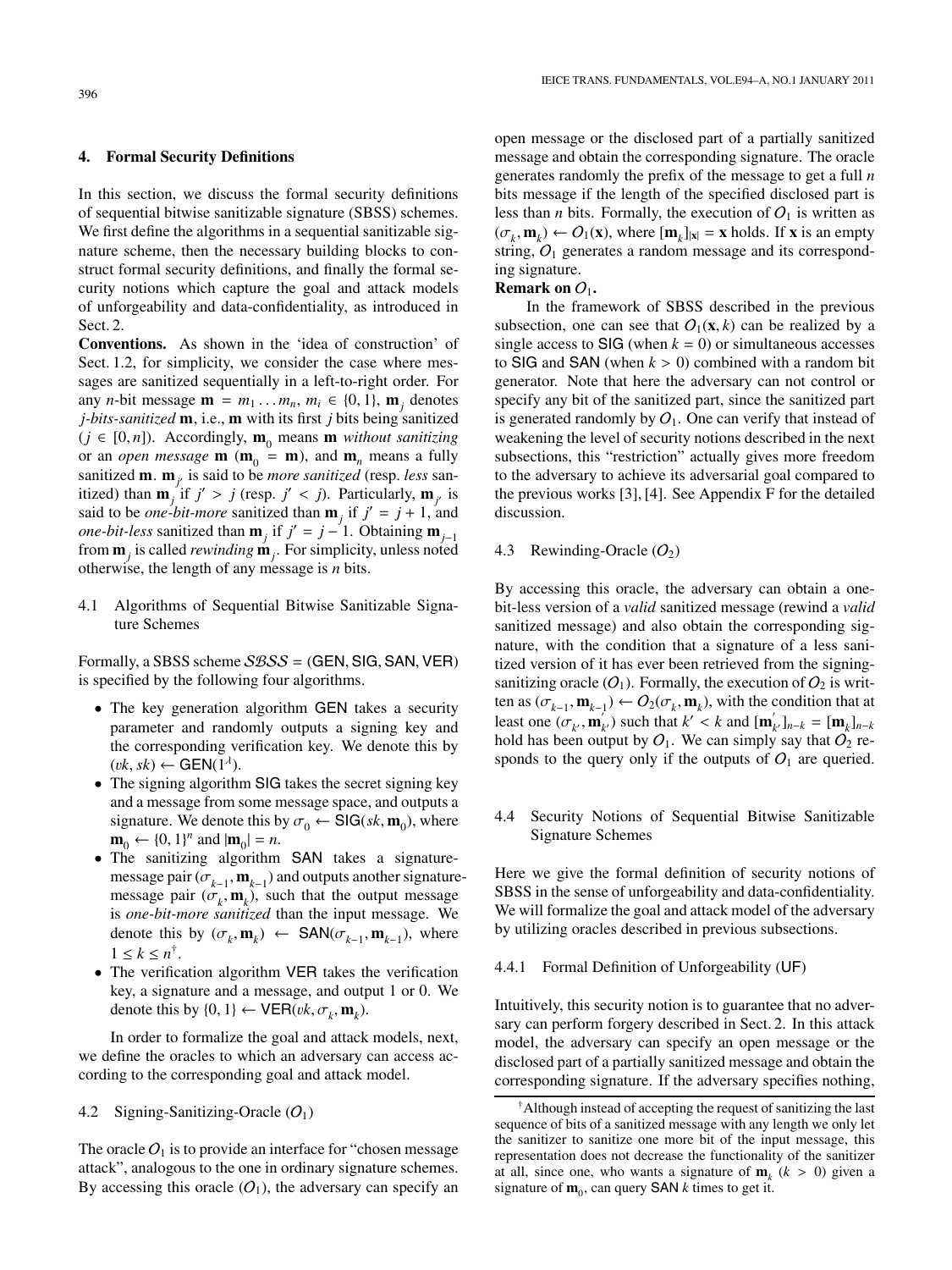i.e., an empty string, then he will be answered with a signature on a randomly chosen message. Here, the adversary is allowed to access  $O_1$  and  $O_2$  as described above.

**Definition 5:** Let  $SBSS = (GEN, SIG, SAN, VER)$  be a sequential bitwise sanitizable signature scheme,  $O =$  $\{O_1, O_2\}$ , and *A* be an adversary. For  $\lambda \in \mathbb{N}$ , let

 $\mathbf{Adv}_{SBS,A}^{UF}(\lambda) = \Pr[\mathbf{Exp}_{SBS,A}^{UF}(\lambda) = 1],$  (1) where, for  $n = |\mathbf{m}_k^*|$  and  $0 \le k \le n$ ,

 $\mathbf{Exp}_{SSSS, A}^{\mathsf{UF}}(\lambda) \stackrel{def}{=}$  $(vk, sk) \leftarrow \text{GEN}(1^{\lambda}); ( \sigma_k^*, \mathbf{m}_k^*) \leftarrow A^{\mathcal{O}}(vk);$ <br>return  $\text{VER}(vk, \sigma^*, \mathbf{m}^*)$  $\mathbf{r}$  et urn  $\mathsf{VER}(vk, \sigma_k^*, \mathbf{m}_k^*)$ .<br> *k S*<sup>*Q*</sup> *S*<sup>*S*</sup> *k*<sub>2</sub> seques in the

We say that SBSS is secure in the sense of unforgeability (UF), if  $\mathbf{Adv}_{SSSS,F}^{UF}(\lambda)$  is negligible for any adversary A.

At the end of the UF game, *A* outputs a signature  $\sigma_k^*$ <br>*k* with an (open or partially) sanitized message  $\mathbf{m}^*$ along with an (open or partially) sanitized message  $\mathbf{m}_{k}^{*}$ , where  $0 \leq k \leq |\mathbf{m}_{k}^{*}|$ . The restriction is that this pair  $\langle \sigma_k^*, \mathbf{m}_k^* \rangle$  should not appear in the answers of  $O_1$ , and is not straightforwardly computable from any answer of  $O_1$ , i.e. straightforwardly computable from any answer of  $O<sub>1</sub>$ , i.e.,  $(\sigma_k^*, \mathbf{m}_k^*) \notin \{ \text{SAN}^{(i)}(\sigma_j, \mathbf{m}_j) \}_{1 \le i \le n-k}$ , where  $(\sigma_j, \mathbf{m}_j)$  is one of the outputs of  $\Omega$ . We say that the adversary wins LE game the outputs of  $O<sub>1</sub>$ . We say that the adversary wins UF game if  $(\sigma_k^*, \mathbf{m}_k^*)$  is a valid pair with the above restriction.

## 4.4.2 Formal Definition of Data Confidentiality (DC)

Intuitively, this security notion captures the sense of protecting the SBSS scheme from sanitization leakage. The adversary cannot learn any information about the sanitized part from any sanitized signature-message pair.

Let *A* denote the adversary. *A* interacts with the challenger in a two-stage DC game. At the first stage, after given *vk*, *A* can query  $O_1$  and  $O_2$  to obtain polynomial numbers of signature-message pairs.

At the end of the first stage, *A* outputs  $(\mathbf{m}_0^0, \mathbf{m}_0^1, k, st)$ , that  $\mathbf{m}_0^0, \mathbf{m}_1^1$  are two different messages at the same such that  $\mathbf{m}_0^0$ ,  $\mathbf{m}_0^1$  are two different messages at the same<br>length *n k* is an integer and *st* is state information (poslength *n*, *k* is an integer, and *st* is state information (possibly including *vk*). Here the  $(n - k)$  right-most bits of the two messages should be identical.

During the challenge phase, the challenger randomly picks one message from  $(\mathbf{m}_0^0, \mathbf{m}_0^1)$  beyond *A*'s view, signs<br>this message  $\mathbf{m}^b$  with the secret signing levels and executes this message  $\mathbf{m}_0^b$  with the secret signing key *sk*, and executes sanitization until the *k*-th bit of  $\mathbf{m}_0^b$ . The output pair  $\langle \sigma_k^*, \mathbf{m}_k^* \rangle$ <br>is sent to A as the challenge is sent to *A* as the challenge.

At the second stage, *A* tries to distinguish which message has been signed and sanitized, i.e., he tries to compute *b* which was randomly flipped by the challenger. Besides  $O_1$ -queries<sup>†</sup>, he can query to  $O_2$  with the restrictions that  $O_2$ rejects the query  $(\sigma_i^*, \mathbf{m}_i^*)$ , such that  $[\mathbf{m}_0^{0}]_{i-1}^{i-1} \neq [\mathbf{m}_0^{1}]_{i-1}^{i-1}$ . At the end of the second stage, the adversary outputs a bit *h'* the end of the second stage, the adversary outputs a bit *b* . We say the adversary wins DC game if  $b'$  is identical with *b*.

**Definition 6:** Let  $SSSS = (GEN, SIG, SAN, VER)$  be a sequential bitwise sanitizable signature scheme and let *A* =  $(A_1, A_2)$  be an adversary. For  $\lambda \in \mathbb{N}$ , let

$$
-\Pr[\mathbf{Exp}_{SSSS,A}^{DCO}(lambda) = 1] \tag{2}
$$
  
where for  $\mathbf{m}_0^0 \neq \mathbf{m}_0^1$ ,  $0 \le k \le n$ , and  $[\mathbf{m}_0^0]_{n-k} = [\mathbf{m}_0^1]_{n-k}$ ,  

$$
\mathbf{Exp}_{SSSS,A}^{DC-b}(lambda) \stackrel{\text{def}}{=} \begin{array}{c} (vk, sk) \leftarrow \text{GEN}(1^{\lambda});\\ (m_0^0, \mathbf{m}_0^1, k, st) \leftarrow A^O(vk); \end{array}
$$

$$
(\mathbf{m}_0^0, \mathbf{m}_0^1, k, st) \leftarrow A_1^O(\nu k);
$$
  
\n
$$
\sigma_0^* \leftarrow \text{SIG}(sk, \mathbf{m}_0^b); \mathbf{m}_0^* \leftarrow \mathbf{m}_0^b;
$$
  
\n
$$
(\sigma_k^*, \mathbf{m}_k^*) \leftarrow \text{SAN}^{(k)}(\sigma_0^*, \mathbf{m}_0^*);
$$
  
\n
$$
b' \leftarrow A_2^O(st, \sigma_k^*, \mathbf{m}_k^*);
$$
  
\nreturn 
$$
b'
$$

We say that SBSS is secure in the sense of data confidentiality (DC), if  $\mathbf{Adv}_{SSSS,A}^{DC}(\lambda)$  is negligible for any A.

## **5. Our Construction and Its Security**

Here, we show the construction of our (basic) sanitizable signature scheme and its security proofs.

#### 5.1 Construction

Our sequential bitwise sanitizable signature scheme is denoted by BASIC = (GEN, SIG, SAN, VER). Let  $\lambda$  be the security parameter, and  $\{0, 1\}^n$  be the message space. Let  $G$  be the Blum-Micali-Yao pseudorandom number general-*G* be the Blum-Micali-Yao pseudorandom number generator (BMY-PRNG; see Definition 3) where  $f : \{0,1\}^{\lambda} \rightarrow$ <br> $\{0,1\}^{\lambda}$  is the underlying one-way permutation. Let  $S =$  $\{0, 1\}^{\lambda}$  is the underlying one-way permutation. Let  $S = ($ gen sig ver) be the underlying (conventional) digital sig-(gen, sig, ver) be the underlying (conventional) digital signature secure in the sense of EUF-CMA. The four algorithms of BASIC are described below.

- GEN(1<sup> $\lambda$ </sup>): Given a security parameter  $\lambda$ , the algorithm calls gen (the key generation algorithm of the underlying conventional signature scheme) by passing  $\lambda$  to gen, obtains (v*k*, *sk*), and outputs them as a key pair.
- SIG( $sk$ , **m**<sub>0</sub>): Given the signing key  $sk$  and a message  $\mathbf{m}_0$  with length *n*, the algorithm works as follows: (1) picks a random  $s_0 \leftarrow \{0, 1\}^{\lambda}$ , (2) computes<br>  $\mathbf{m} \leftarrow \mathbf{m} \oplus G(s_0, n)$ . (3) calls sig (the signing algo- $\mathbf{m}_n \leftarrow \mathbf{m}_0 \oplus G(s_0, n)$ , (3) calls sig (the signing algorithm of the underlying conventional signature scheme) to generate a signature  $\sigma$  on  $\mathbf{m}_n || f^{(n)}(s_0), (4)$  composes<br>the signature  $\sigma$  with  $\sigma || s_0$  (5) outputs  $\sigma$ the signature  $\sigma_0$  with  $\sigma || s_0$ , (5) outputs  $\sigma_0$ .
- SAN( $\sigma_{k-1}$ ,  $\mathbf{m}_{k-1}$ ): Given a signature-message pair, the algorithm sequentially sanitizes the input with one bit as follows: (1) parses  $\sigma_{k-1}$  as  $\langle \sigma, s_{k-1} \rangle$ , (2) computes  $c_k$  ←  $[\mathbf{m}_{k-1}]_k^k$  ⊕  $G(s_{k-1}, 1)$  and assigns  $\mathbf{m}_k$  ←  $[\mathbf{m}_{k-1}]_k$  (3) computes the one way per  $[\mathbf{m}_{k-1}]^{k-1}$ || $c_k$ || $[\mathbf{m}_{k-1}]_{n-k}$ , (3) computes the one-way permutation  $s_k \leftarrow f(s_{k-1})$ , (4) sets  $\sigma_k = (\sigma || s_k)$ , (5) outputs  $(\sigma_k, \mathbf{m}_k)$ .
- VER( $vk, \sigma_k$ ,  $m_k$ ): Given a signature-message pair, the algorithm verifies the validity as follows: (1) parses  $\sigma_k$  as  $\langle \sigma, s_k \rangle$ , (2) computes  $\mathbf{m}_n \leftarrow [\mathbf{m}_k]^k ||([\mathbf{m}_k]_{n-k} \oplus$ <br> $G(s, n-k)$  (3) calls ver (the verifying algorithm of  $G(s_k, n - k)$ , (3) calls ver (the verifying algorithm of the underlying conventional signature scheme) in the way that  $b \leftarrow \text{ver}(vk, \sigma, \mathbf{m}_n || f^{(n-k)}(s_k)).$

$$
Adv_{SSSS,A}^{DC}(\lambda) = Pr[Exp_{SSSS,A}^{DC-1}(\lambda) = 1]
$$

<sup>&</sup>lt;sup>†</sup>We note here that by querying  $\mathbf{m}_0^0$  or  $\mathbf{m}_0^1$  to  $O_1$ , the adversary can not increase his success probability because the signing algorithm is a probabilistic one.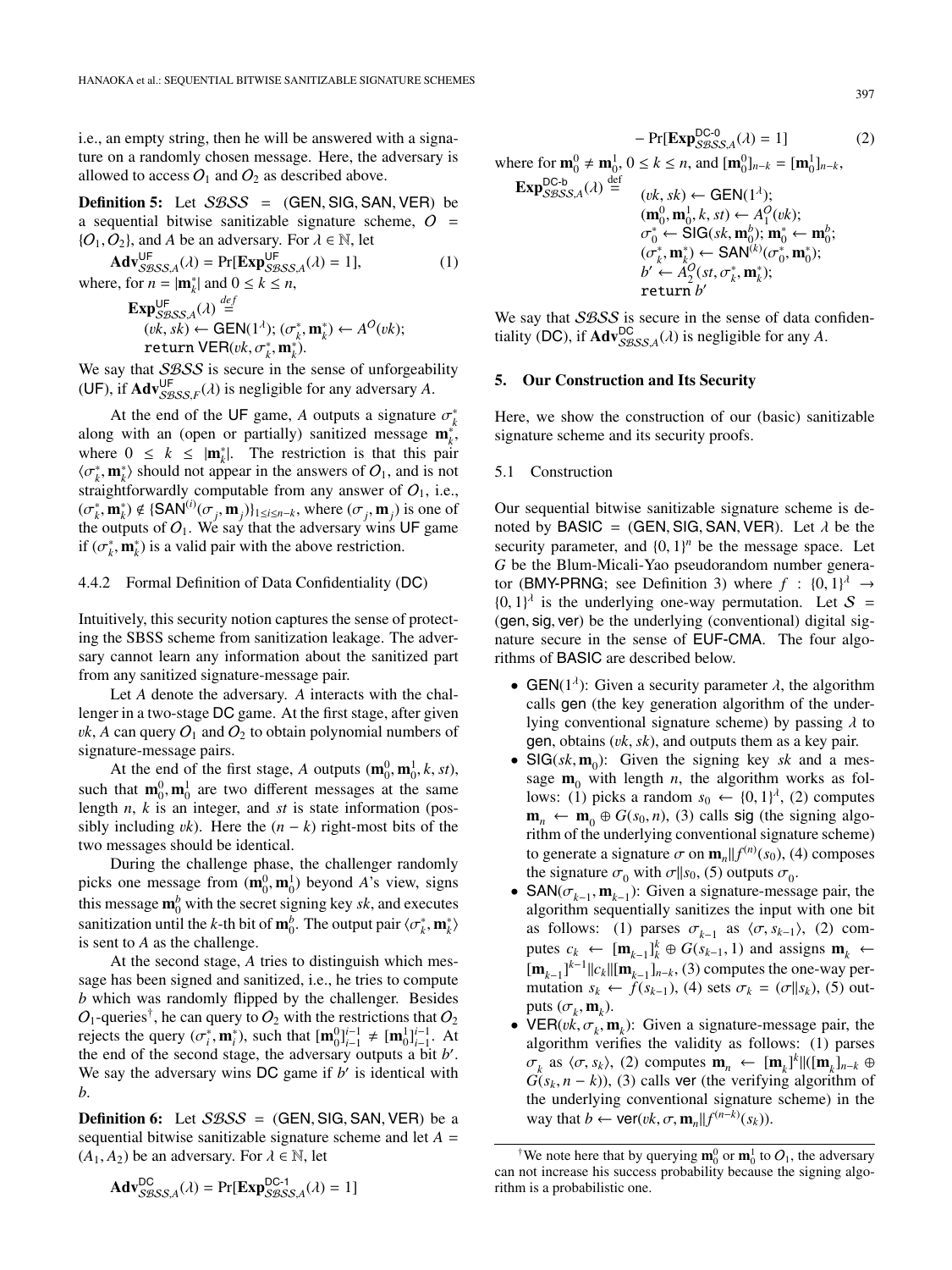

Fig. 1 The signing in proposed full-fledge sequential bitwise sanitizable signature scheme.

#### 5.2 Unforgeability

**Theorem 2:** BASIC is secure in the sense of UF if S is an EUF-CMA secure signature scheme and *f* is a one-way permutation.

**Proof** An adversary *A* may achieve several types of forgery as follows.

- **Type 1.** *A* outputs a signature on a message which is different from any queried messages.
- **Type 2.** *A* outputs a signature on a message  $\mathbf{m}_{k-1}^*$  which is a one bit less sanitized version of a retrieved sanitized message **m***k*.
- **Type 3.** *A* outputs a signature on a message  $\mathbf{m}_k^*$  such that  $\mathbf{m}_0^* \neq \mathbf{m}_0$  but  $\mathbf{m}_n^* = \mathbf{m}_n$ , where  $\mathbf{m}_n$  can be easily computed from a queried message.

We denote the *A*'s advantages with corresponding types by  $\mathbf{Adv}_{SBSS,A}^{\mathsf{UFT}}(\lambda)$ ,  $\mathbf{Adv}_{SBSS,A}^{\mathsf{UFT2}}(\lambda)$  and  $\mathbf{Adv}_{SBSS,A}^{\mathsf{UFT3}}(\lambda)$ , respectively  $\mathbf{We}$  then evaluate them individually The detailed tively. We then evaluate them individually. The detailed proof is in Appendix A.  $\Box$ 

## 5.3 Data Confidentiality

**Theorem 3:** BASIC is secure in the sense of DC if *f* is a one-way permutation.

**Proof** Toward contradiction, we first assume that there exists an adversary *A* who can break BASIC in the DC game, then we construct a distinguisher *D* who can distinguish the output of BMY-PRNG from uniform string by using *A* as a subroutine, which contradicts Lemma 1. The detailed proof is in Appendix D.  $\Box$ 

## **6. Extension of Basic Sequential Bitwise Signature Scheme**

In this section, we show the extension of BASIC to a fullfledge sequential bitwise signature scheme. We stress here that the security of the extension can also be proven on the weak assumption that a one-way permutation exists.

### 6.1 A Full-Fledge Sequential Sanitizable Signature Scheme

Now, instead of only any *j last bits* of the sanitized document, any sequence of bits from  $j_1$ -th bit to  $j_2$ -th bit of the sanitized document can be disclosed, where  $j_1$  and  $j_2$  are specified in the request to the sanitizer. We will explain our extension in the manner of 'idea of construction' described in Sect. 1.2. The main trick is that instead of one pseudorandom generator, here we employ two pseudorandom generators and then apply the resulting two sequences of random bits in opposite directions, i.e., one is from the starting bit to the ending bit of the message, and the other one is from the ending bit to the starting bit of the message. Similar to the description in 'idea of construction', let *S* be a signature scheme  $S$ , and  $PG_1$ ,  $PG_2$  be pseudorandom generators with the same features as *PG* or Blum-Micali-Yao pseudorandom generators as defined in Definition 3.

The signer holds the secret signing key and two first seeds:  $s_1^{(1)}$  of *PG*<sub>1</sub> and  $s_1^{(2)}$  of *PG*<sub>2</sub>. The signing process of an *n*-bit message  $\mathbf{m} = m_1 m_2 \dots m_n$  ( $m_i \in \{0, 1\}$ ), is as follows. First, for each  $\ell = \{1, 2\}$ , the signer uses  $PG_{\ell}$  with  $s_1^{(\ell)}$ to obtain *n* more seeds  $s_2^{(\ell)}, \ldots, s_n^{(\ell)}, s_{n+1}^{(\ell)}$ , and then generates a random sequence  $c_1^{(\ell)}c_2^{(\ell)} \dots c_n^{(\ell)}$ ,  $c_i^{(\ell)} \in \{0, 1\}$ . Remember here that each  $c_i^{(\ell)}$  is generated from  $s_i$  and each  $s_i$  is generated from *s<sub>i−1</sub>*. Let **c**<sup>(1)</sup> denote  $c_1^{(1)}c_2^{(1)} \ldots c_n^{(1)}$ , and **c**<sup>(2)</sup> denote  $c_n^{(2)} c_{n-1}^{(2)} \dots c_1^{(2)}$ . Then, it signs  $\{\widetilde{\mathbf{m}} = \mathbf{m} \oplus \mathbf{c}^{(1)} \oplus \mathbf{c}^{(2)}, s_{n+1}^{(1)}, s_{n+1}^{(2)}\}$ using *S*. Finally, the signer submits  $(\sigma, \tilde{m}, s_1^{(1)}, s_1^{(2)})$  to the seniting where  $\sigma$  is the valid signeture of  $(\tilde{m}, s_1^{(1)}, s_2^{(2)})$ . sanitizer, where  $\sigma$  is the valid signature of  $\langle \widetilde{\mathbf{m}}, s_{n+1}^{(1)}, s_{n+1}^{(2)} \rangle$ .<br>For illustration, see Fig. 1. For illustration, see Fig. 1.

When the sanitizer gets a request to disclose  $j_1$ -th bit to *j*<sub>2</sub>-th bits of  $\widetilde{\mathbf{m}}$  with signature  $\sigma$ , it sends a response  $(\sigma, \widetilde{\mathbf{m}}_{\mathbf{s}}^{(1)} | \mathbf{s}^{(2)} )$  which can be generated easily from  $(\sigma, \widetilde{\mathbf{m}})$  $\widetilde{\mathbf{m}}, s_{j_1}^{(1)}, s_{j_2+1}^{(2)}$  which can be generated easily from  $(\sigma, \widetilde{\mathbf{m}},$ *s*<sup>(1)</sup>, *s*<sup>(2)</sup>). Note that for each  $\ell \in \{1, 2\}$ , any *s*<sup>( $\ell$ </sup>) with  $j > 1$ is generatable from  $s_1^{(\ell)}$ . The validity of the response  $(\sigma, \widetilde{\mathbf{m}}, \ldots, \widetilde{\mathbf{m}})$  $s_{j_1}^{(1)}$ ,  $s_{n-j_2+1}^{(2)}$ ) is guaranteed by the fact that  $\sigma$  is a valid sig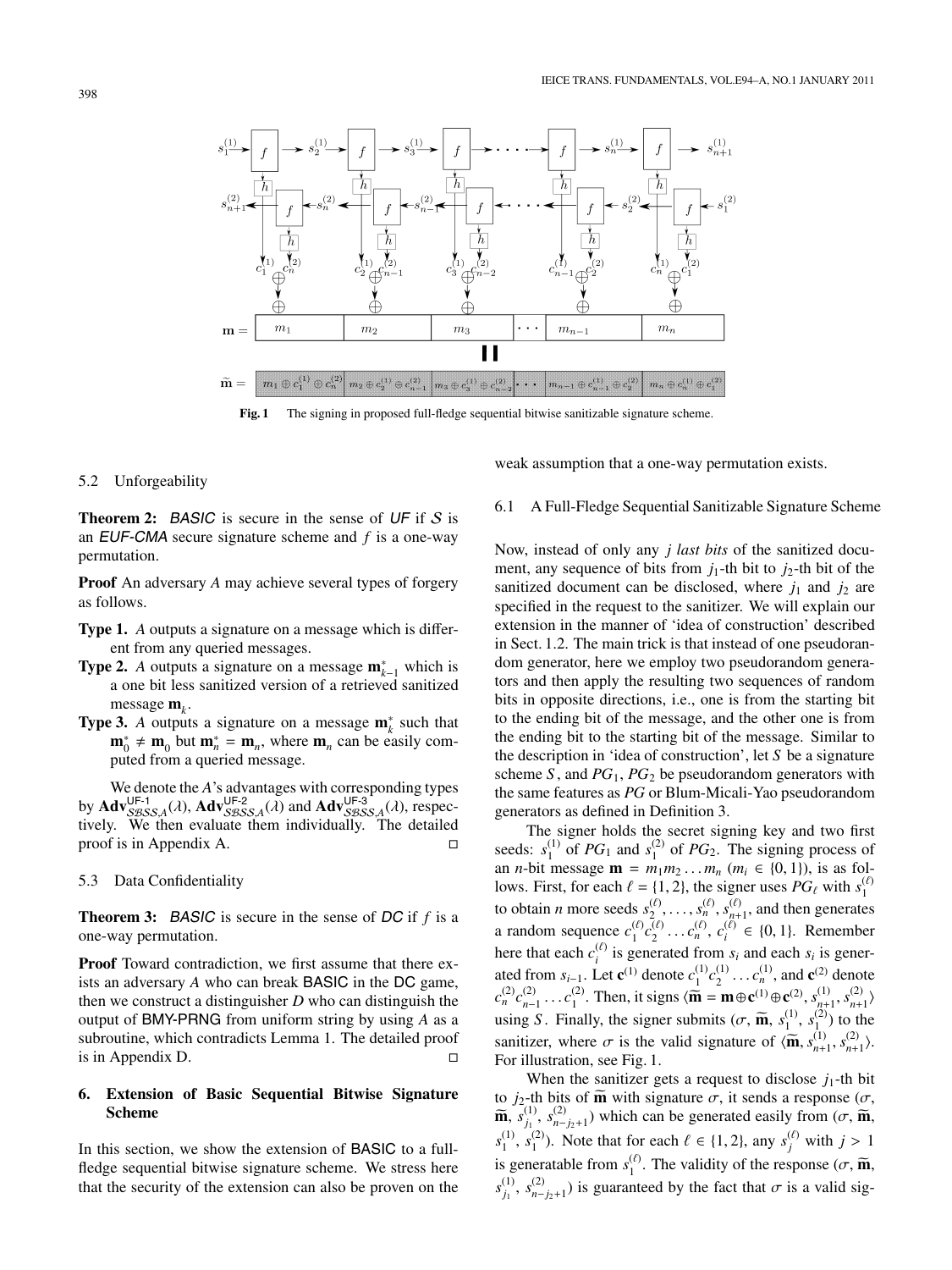nature of  $\langle \widetilde{\mathbf{m}}, s_{n+1}^{(1)}, s_{n+1}^{(2)} \rangle$ , while  $s_{n+1}^{(1)}$  can be generated easily from  $s_{j_1}^{(1)}$  and  $s_{n+1}^{(2)}$  can be generated easily from  $s_{n-j_2+1}^{(2)}$ .

To disclose the  $j_1$ -th bit to  $j_2$ -th bit of  $\widetilde{\mathbf{m}}$ , one can<br>*PG*, with  $s^{(1)}$  to get all the bits of  $c^{(1)}$  from  $j_1$ -th use  $PG_1$  with  $s_{j_1}^{(1)}$  to get all the bits of  $\mathbf{c}^{(1)}$  from  $j_1$ -th bit, i.e.,  $c_{j_1}^{(1)} \dots c_n^{(1)}$ , and use  $PG_2$  with  $s_{n-j_2+1}^{(2)}$  to get the first *j*<sub>2</sub> bits of **c**<sup>(2)</sup>, i.e.,  $c_n^{(2)} \dots c_{n-j+1}^{(2)}$ , and then finally unmask the *j*<sub>1</sub>-th bit to *j*<sub>2</sub>-th bit of  $\widetilde{\mathbf{m}}$ . Remember that  $\widetilde{\mathbf{m}} = m_1 \oplus c^{(1)} \oplus c^{(2)} \parallel m_2 \oplus c^{(1)} \oplus c^{(2)} \parallel m_3 \oplus c^{(1)} \oplus c^{(2)}$  $\widetilde{\mathbf{m}} = m_1 \oplus c_1^{(1)} \oplus c_n^{(2)} \| m_2 \oplus c_2^{(1)} \oplus c_{n-1}^{(2)} \| \dots \| m_n \oplus c_n^{(1)} \oplus c_1^{(2)}$ <br>
Using  $\begin{pmatrix} 1 \\ 2 \end{pmatrix}$  and  $\begin{pmatrix} 2 \\ 2 \end{pmatrix}$  ...,  $\begin{pmatrix} 2 \\ 2 \end{pmatrix}$  ...,  $\begin{pmatrix} 2 \\ 2 \end{pmatrix}$ Using  $c_{j_1}^{(1)} \dots c_n^{(1)}$  and  $c_n^{(2)} \dots c_{n-j_2+1}^{(2)}$ , we can obtain  $m_1 \oplus c_1^{(1)} \vert \vert \ldots \vert \vert m_{j_1-1} \oplus c_{j_1-1}^{(1)} \vert \vert m_{j_1} \ldots m_{j_2} \vert \vert m_{j_2+1} \oplus c_{n-j_2}^{(2)} \vert \vert$ ... $||m_n \oplus c_1^{(2)}$ .

6.2 A Concrete Instantiation of Sequential Bitwise Signature Scheme

Here we show a concrete instantiation of a full-fledge sequential bitwise signature scheme based on elliptic curves, by combining a one way permutation proposed by Kaliski [5] and an EUF-CMA secure signature scheme proposed by Waters [21]. Let  $p$  be a sufficiently large prime<sup>†</sup>. For simplicity, we assume that the length of any message is *n* bits.

**Setup Parameters for Pseudorandom Generators** Let *f* :  $[0, 2p+1] \rightarrow [0, 2p+1]$  be a one-way permutation constructed from two twist elliptic curves using Kaliski's method (see Appendix E for the detailed construction). Let  $h : [0, 2p + 1] \rightarrow \{0, 1\}$  be defined as the hard-core of  $f^{\dagger \dagger}$ . Then by using the one-way permutation  $f$  and its hard-core predicate *h*, two PRNGs  $PG_1^{(k)}$  and  $PG_2^{(k)}$ from  $[0, 2p + 1]$  to  $\{0, 1\}^k$  are defined as follows:

$$
PG_1^{(k)}(s) = h(f^{(0)}(s)) || h(f^{(1)}(s)) || \cdots
$$
  
 
$$
|| h(f^{(k-2)}(s)) || h(f^{(k-1)}(s))
$$
  
 
$$
PG_2^{(k)}(s) = h(f^{(k-1)}(s)) || h(f^{(k-2)}(s)) || \cdots
$$
  
 
$$
h(f^{(1)}(s)) || h(f^{(0)}(s))
$$

- **Setup Parameters for the Signature Scheme** Let G, G<sup>1</sup> be cyclic groups of order *p* generated from group of points on an elliptic curve<sup>†††</sup> *E* and let  $e : \mathbb{G} \times \mathbb{G} \to \mathbb{G}_1$ be a non-degenerate and computable bilinear map, that is, *e* satisfies the followings: (1) for all *a*, *b* we have  $e(g^a, g^b) = e(g, g)^{ab}$ , (2)  $e(g, g) \neq 1$ , where g is a generator of  $\mathbb{G}$ . For the detailed concrete construction of erator of G. For the detailed concrete construction of such groups, see [22]. Finally let  $H : \{0, 1\}^* \to \{0, 1\}^n$ <br>denote a collision-resistant hash function denote a collision-resistant hash function.
- **Key Generation** Choose randomly a secret signing key  $\alpha \in$  $\mathbb{Z}_p$  and set  $q_1 = q^{\alpha}$ . Also choose randomly  $q_2, u' \in \mathbb{G}$ . Also generate *n*-length vector  $U = (u_i)$ , where all  $u_i$ 's are chosen randomly from G. The public verification key is  $(g, g_1, g_2, u', U)$ .<br>**Signing** Upon receiving an input *n*-bit open message **m**,
- the signer chooses randomly  $s_1^{(1)}, s_1^{(2)} \in [0, 2p + 1]$ ,<br>and somewhere  $\tilde{\mathfrak{B}} = \mathfrak{m} \oplus BC^{(n)}(s_1^{(1)}) \oplus BC^{(n)}(s_2^{(2)})$ . Let and computes  $\widetilde{\mathbf{m}} = \mathbf{m} \oplus PG_1^{(n)}(s_1^{(1)}) \oplus PG_2^{(n)}(s_1^{(2)})$ . Let  $M = H(\widetilde{\mathbf{m}}||s_{n+1}^{(1)}||s_{n+2}^{(2)})$ , where  $s_{n+1}^{(1)} = f^{(n)}(s_1^{(1)})$  and  $s_{n+1}^{(2)} = s_{n+1}^{(n)}(s_1^{(2)})$ .  $s_{n+1}^{(2)} = f^{(n)}(s_1^{(2)})$ . Let  $M \subseteq \{1, ..., n\}$  be the set of all *i*

such that  $M_i = 1$ , where  $M_i$  is the *i*-th bit of M. Then the signer chooses randomly  $r \in \mathbb{Z}_p$  and constructs the signature  $\sigma_M$  as follows.

$$
\sigma_M = \left( g_2^{\alpha} \left( u' \prod_{i \in M} u_i \right)^r, g^r \right)
$$

The signer submits  $(\sigma_M, \widetilde{\mathbf{m}}, s_1^{(1)}, s_1^{(2)})$ <br> **tizing** To produce a sanitized sign  $\binom{2}{1}$  to the sanitizer.

- **Sanitizing** To produce a sanitized signature of **m** corresponding to  $(\sigma_M, \widetilde{\mathbf{m}}, s_1^{(1)}, s_1^{(2)})$ <br>bits and the last  $(n - i_2)$  bi  $\binom{2}{1}$  such that the first  $(j_1 - 1)$ bits and the last  $(n - j_2)$  bits of **m** are sanitized, the sanitizer computes  $s_{j_1}^{(1)} = f^{(j_1-1)}(s_1^{(1)})$  and  $s_{n-j_2+1}^{(2)} =$  $f^{(n-j_2)}(s_1^{(2)})$ , where *j*<sub>1</sub>, *j*<sub>2</sub> ∈ [1, *n*]. The sanitizer outputs  $\left(\sigma_M, \widetilde{\mathbf{m}}, s_{j_1}^{(1)}, s_{n-j_2+1}^{(2)}, j_1, j_2\right)$ .
- **Verification** To verify whether a sanitized signature  $(\sigma_M, \widetilde{\mathbf{m}}, s_{j_1}^{(1)}, s_{n-j_2+1}^{(2)}, j_1, j_2)$  is valid, first, the verifier computes  $s_{n+1}^{(1)} = f^{(n-j_1+1)}(s_{j_1}^{(1)})$  and  $s_{n+1}^{(2)} =$  $f^{(j_2)}(s_{n-j_2+1}^{(2)})$ , then it parses  $\sigma_M = (\sigma_1, \sigma_2)$  into  $\sigma_1, \sigma_2$ <br>and verifies whether the following holds.

$$
\frac{e(\sigma_1, g)}{e(\sigma_2, u' \prod_{i \in \mathcal{M}} u_i)} = e(g_1, g_2),
$$

where  $M$  is defined corresponding to  $M$  $H(\widetilde{\mathbf{m}}||s_{n+1}^{(1)}||s_{n+1}^{(2)})$  as in the **Signing** step. To disclose the *i*<sub>x</sub>-th bit until *i*<sub>2</sub>th bit of  $\widetilde{\mathbf{m}}$  the verifier computes the  $j_1$ -th bit until  $j_2$ -th bit of  $\widetilde{\mathbf{m}}$ , the verifier computes the following following.

$$
\widetilde{\mathbf{m}}' = \widetilde{\mathbf{m}} \oplus \underbrace{0 \cdots 0}_{(j_1-1)\text{bits}} \|PG_1^{(n-j_1+1)}(s_{j_1}^{(1)}) \oplus
$$

$$
PG_2^{(j_2)}(s_{n-j_2+1}^{(2)}) \| \underbrace{0 \cdots 0}_{(n-j_2)\text{bits}}.
$$

## **7. Conclusions**

In this paper, we have proposed a new concept of sequential bitwise sanitizable signature schemes and its security model. We have shown a concrete construction, and the scheme has been proved secure based on a weak security assumption that a one-way permutation exists. We have shown that our scheme increases the flexibility of sanitization scope control without increasing the length of signature. Currently, oneway permutation is the weakest cryptographic assumption on which sanitizable signature schemes rely.

<sup>†</sup>To provide the standard 80 bit security, one needs to select  $|p| = 160$  bits.

<sup>&</sup>lt;sup>††</sup>A generic construction of a hard-core predicate for any oneway function has been shown in [20].

 $\ddot{\mathbf{t}}$  The notation p used in the set up for pseudorandom generators corresponds to the definition field  $\mathbb{F}_p$  of 2 twist elliptic curves. On the other hand, the notation  $p$  used in the set up for signature scheme corresponds to the order of an elliptic curve, denoted by G, whose definition field is not equal to  $\mathbb{F}_p$ .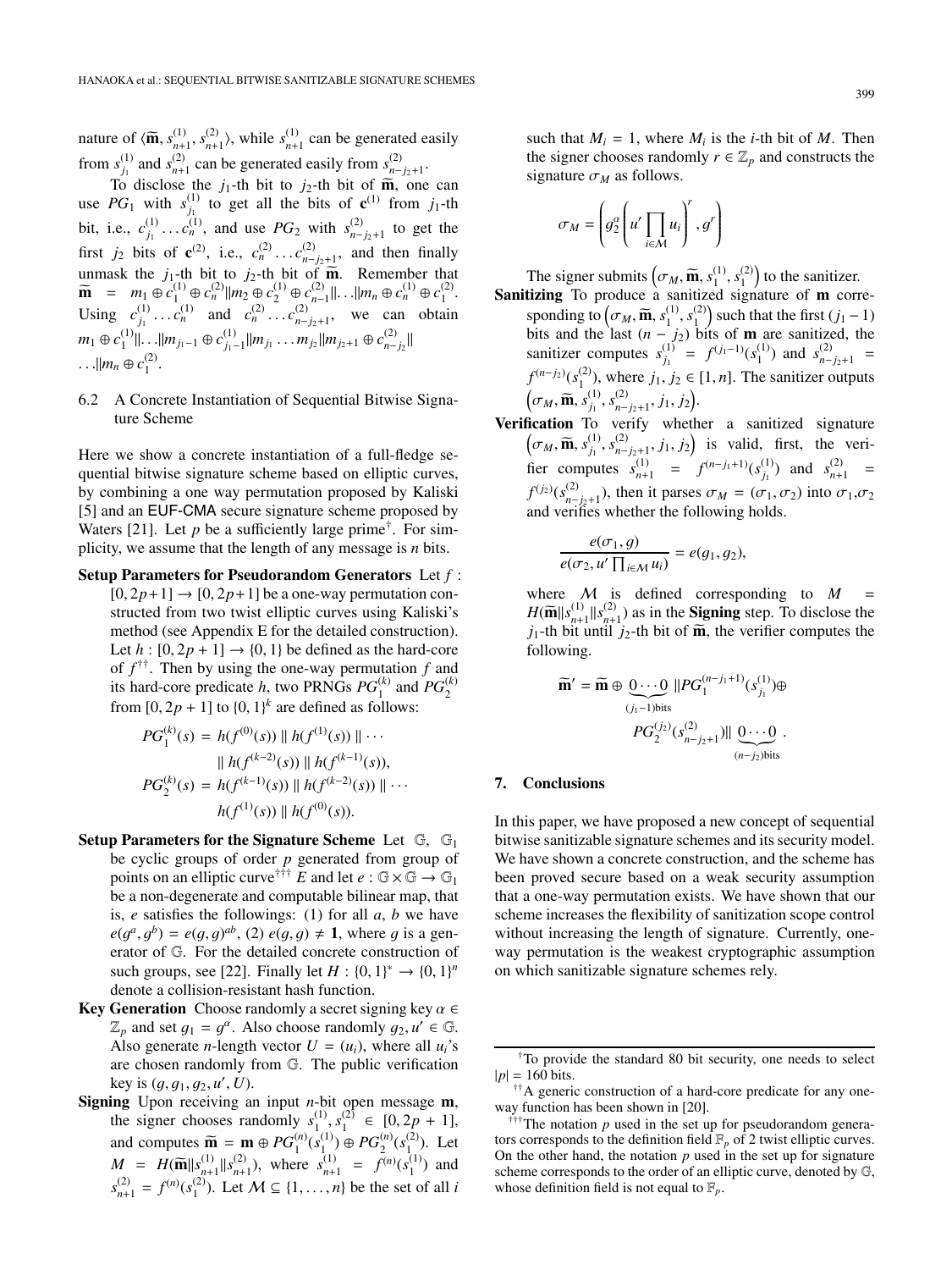#### **References**

- [1] K. Miyazaki, S. Susaki, M. Iwamura, T. Matsumoto, R. Sasaki, and H. Yoshiura, "Digital document sanitizing problem," IEICE Technical Report, ISEC, vol.103, no.195, pp.61–67, July 2003.
- [2] G. Ateniese, D.H. Chou, B. de Medeiros, and G. Tsudik, "Sanitizable signatures," ESORICS, pp.159–177, 2005.
- [3] R. Johnson, D. Molnar, D.X. Song, and D. Wagner, "Homomorphic signature schemes," CT-RSA, pp.244–262, 2002.
- [4] R. Nojima, J. Tamura, Y. Kadobayashi, and H. Kikuchi, "A storage efficient redactable signature in the standard model," ISC, Lect. Notes Comput. Sci., vol.5735, pp.326–337, Springer, 2009.
- [5] B.S. Kaliski, Jr., "One-way permutations on elliptic curves," J. Cryptol., vol.3, no.3, pp.187–199, 1991.
- [6] K. Miyazaki, M. Iwamura, T. Matsumoto, R. Sasaki, H. Yoshiura, S. Tezuka, and H. Imai, "Digitally signed document sanitizing scheme with disclosure condition control," IEICE Trans. Fundamentals, vol.E88-A, no.1, pp.239–246, Jan. 2005.
- [7] T. Izu, N. Kanaya, M. Takenaka, and T. Yoshioka, "Piats: A partially sanitizable signature scheme," ICICS, ed. S. Qing, W. Mao, J. Lopez, and G. Wang, Lect. Notes Comput. Sci., vol.3783, pp.72– 83, Springer, 2005.
- [8] K. Miyazaki, G. Hanaoka, and H. Imai, "Digitally signed document sanitizing scheme based on bilinear maps," ASIACCS, pp.343–354, 2006.
- [9] T. Izu, N. Kunihiro, K. Ohta, and M. Takenaka, "On the security of the sanitizable signature schemes from bilinear maps," Trans. IPSJ, vol.47, no.8, pp.2409–2416, 2006.
- [10] T. Izu, N. Kunihiro, K. Ohta, M. Takenaka, and T. Yoshioka, "A sanitizable signature scheme with aggregation," ISPEC, ed. E. Dawson and D.S. Wong, Lect. Notes Comput. Sci., vol.4464, pp.51–64, Springer, 2007.
- [11] S. Canard, F. Laguillaumie, and M. Milhau, "Trapdoor sanitizable signatures and their application to content protection," ACNS, ed. S.M. Bellovin, R. Gennaro, A.D. Keromytis, and M. Yung, Lect. Notes Comput. Sci., vol.5037, pp.258–276, 2008.
- [12] R. Canetti, O. Goldreich, and S. Halevi, "The random oracle methodology, revisited (preliminary version)," STOC, pp.209–218, 1998.
- [13] M. Blum and S. Micali, "How to generate cryptographically strong sequences of pseudo-random bits," SIAM J. Comput., vol.13, no.4, pp.850–864, 1984.
- [14] A.C. Yao, "Theory and application of trapdoor functions," SFCS'82: Proc. 23rd Annual Symposium on Foundations of Computer Science, pp.80–91, Washington DC, USA, 1982.
- [15] R. Steinfeld, L. Bull, and Y. Zheng, "Content extraction signatures," ICISC, pp.285–304, 2001.
- [16] M. Klonowski and A. Lauks, "Extended sanitizable signatures," ICISC, pp.343–355, 2006.
- [17] G. Ateniese and B. de Medeiros, "Identity-based chameleon hash and applications," Financial Cryptography, pp.164–180, 2004.
- [18] K. Miyazaki, G. Hanaoka, and H. Imai, "Bit-by-bit sequence sanitizable digitally signed document sanitizing scheme," Symposium on Cryptography and Information Security — SCIS, 2006.
- [19] P. Yang, K. Miyazaki, G. Hanaoka, K. Matsuura, and H. Imai, "Security notions and proof of a bitwise sanitizable signature scheme from any one-way permutation," Symposium on Cryptography and Information Security — SCIS, 2008.
- [20] O. Goldreich and L.A. Levin, "A hard-core predicate for all one-way functions," STOC, pp.25–32, 1989.
- [21] B. Waters, "Efficient identity-based encryption without random oracles," EUROCRYPT, Lect. Notes Comput. Sci., vol.3494, pp.114– 127, 2005.
- [22] D. Boneh and M.K. Franklin, "Identity-based encryption from the weil pairing," SIAM J. Comput., vol.32, no.3, pp.586–615, 2003.
- [23] J.H. Silverman, The Arithmetic of Elliptic Curves, Springer-Verlag,

1986.

## **Appendix A: Proof of Theorem 2**

#### A.1 *Proof of Type 1*

For Type 1, the adversary is explicitly given the public verification key *vk*. He can query  $O_1$  and  $O_2$  to gain information. After the query phase, the adversary outputs a signature  $\sigma_n^*$  along with a completely sanitized message  $\mathbf{m}_n^*$ , where  $n - |\mathbf{m}^*|$  with restriction that  $\mathbf{m}^* \notin {\{m^i\}}$ , where elewhere  $n = |\mathbf{m}_n^*|$ , with restriction that  $\mathbf{m}_n^* \notin {\mathbf{m}_n^i}$ , where elements of  $\{\mathbf{m}_n^i\}$  are completely sanitized messages whose corresponding open or partially sanitized messages have been answered to the adversary by  $O<sub>1</sub>$ . We say the adversary wins UF-1 game if  $\sigma_n^*$  is a valid signature for  $\mathbf{m}_n^*$ .<br>The reason why the output message is c

The reason why the output message is completely sanitized is that, if the adversary has the ability to output a valid signature  $\sigma_k$  for a partially sanitized message  $\mathbf{m}_k$ , then by executing the sanitizing algorithms for  $n - k$  times, the adversary can also obtain valid  $\sigma_n$  for  $\mathbf{m}_n$ . Therefore, in UF-1 game, only focusing on completely sanitized message and its signature is sufficient to capture security.

**Lemma 4:**  $\text{Adv}_{SS,AS}^{UF-1}(\lambda)$  is negligible if S is an EUF-CMA secure signature scheme secure signature scheme.

**Proof** The detailed proof is in Appendix B.

A.2 *Proof of Type 2*

In this scenario, the adversary *<sup>A</sup>* is given v*<sup>k</sup>* and has access to  $O_1$  and  $O_2$  as same as in strategy 1. After the query phase, *A* focuses on one signature-message pair  $(\sigma_k^*, \mathbf{m}_k^*)$ <br>and tries to rewind one bit of the sanitized message *A* outand tries to rewind one bit of the sanitized message. *A* outputs  $(\sigma_{k-1}^*, \mathbf{m}_{k-1}^*)$  and wins the game if this is a valid pair.<br>The restriction is that  $(\sigma^*, \mathbf{m}^*)$  cannot be straightforwardly The restriction is that  $(\sigma_k^*, \mathbf{m}_k^*)$  cannot be straightforwardly computed from any query result computed from any query result.

**Lemma 5:**  $\mathbf{Adv}_{\mathcal{B}SSS,F}^{UF-2}(\lambda)$  is negligible if *f* is a secure one-<br>way permutation way permutation.

**Proof** The detailed proof is in Appendix C.

A.3 *Proof of Type 3*

In this scenario, *A* observes one message-signature pair  $(\sigma_k, \mathbf{m}_k)$  that can be straightforwardly computed from a query.  $\hat{A}$  tries to find a message  $\mathbf{m}_{k}^{*}$  such that for some bit  $[\mathbf{m}_0^*]^i_i \neq [\mathbf{m}_0]^i_i$  but  $\mathbf{m}_n^* = \mathbf{m}_n$ . Intuitively, *A* hopes the corresponding hard-core predicate  $h_k^* = 1 - h_k$ , so that  $\sigma_k$  is available for both **m**<sup>\*</sup> and **m** available for both  $\mathbf{m}_k^*$  and  $\mathbf{m}_k$ .

**Lemma 6:**  $\mathbf{Adv}_{\mathcal{SBSS},F}^{UF\!3}(\lambda)$  is zero if *f* is a one-way permutation tation.

*Proof.* It is obvious that since *f* is a one-way permutation (1-1 length-preserving), no such hard-core predicate of *f* exists. We have  $\mathbf{Adv}_{SSSS,F}^{UF-3}(\lambda) = 0$ . This ends the proof of  $\square$ Lemma 6.  $\Box$ 

 $\Box$ 

 $\Box$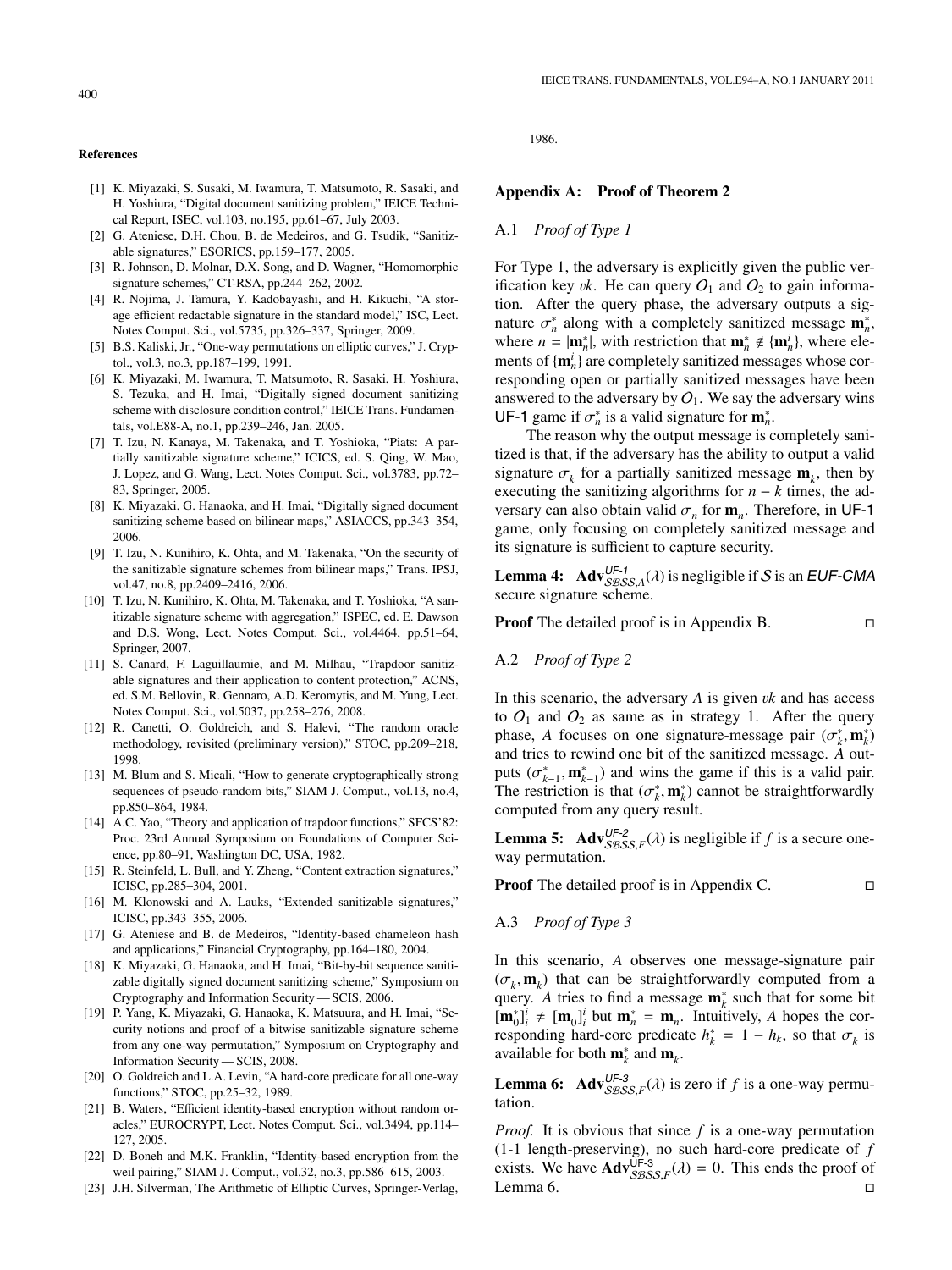Summing up Lemma 4, 5 and 6, we claim that if  $S$  is an EUF-CMA secure signature scheme and *f* is a one-way permutation, then BASIC scheme is secure in the sense of UF. This ends the proof of Theorem 2.  $\Box$ 

## **Appendix B: Proof of Lemma 4**

Towards contradiction, we first assume there exists an adversary *A* who can successfully break BASIC with nonnegligible advantage, then we construct an adversary *F* who can successfully break  $S$  with non-negligible advantage, by letting *F* act as an oracle to answer *A*'s all queries.

**Setup.** A challenger runs the key generation algorithm gen on security parameter  $\lambda$ , passes the verification key *vk* to *F*, and keeps the signing key *sk* to himself. After receiving v*k*, *F* passes it to *A*.

**Query.** Since *A* is an adversary against UF, *A* will issue two sorts of queries. *F* maintains a list  $\gamma$ -list of tuple  $\langle \mathbf{m}^i, s_0^i \rangle$ , and this  $\gamma$ -list is initially empty. *F* answers the queries as and this  $\gamma$ -list is initially empty. *F* answers the queries as follows,

- $O_1$ -queries. A issues  $(t_k, k)$  to oracle  $O_1$ . To respond these queries, *F* will
	- 1. randomly pick a message  $m^i_0$  from the message space, such that  $[\mathbf{m}_0^i]_{n-k} = t_k$ ,
	- 2. pick a random seed  $s_0^i \in \{0, 1\}^*$ , and compute  $c^i \leftarrow m^i \oplus C(s^i, n) \cup f^{(n)}(s^i)$  $\mathbf{m}_0^i \oplus G(s_0^i, n) || f^{(n)}(s_0^i),$ <br>
	query the signing oracle
	- 3. query the signing oracle assigned to himself to obtain signature sign on ciphertext  $c^i$ , and compose  $\sigma_0^i$ ,<br>san
	- 4. sanitize  $\langle \sigma_0^i, \mathbf{m}_0^i \rangle$  as introduced in previous subsection, for *k* times,
	- 5. add  $\langle \mathbf{m}_0^i, s_0^i \rangle$  to  $\gamma$ -list and return  $(\sigma_k^i, \mathbf{m}_k^i)$  to *A*.
- $O_2$ -queries. A issues ( $\sigma_k$ ,  $\mathbf{m}_k$ ) to oracle  $O_2$ . As described previously, to respond these queries, *F* will investigate  $γ$ -list. If  $γ$ -list reveals the queried message has never been signed,  $O_2$  will clarify the queried pair is invalid and reject the query. Or else *F* can easily use the information in  $\gamma$ -list to rewind one bit of  $\mathbf{m}_k$  and send  $(\sigma_{k-1}, \mathbf{m}_{k-1})$  to *A*.

**Forgery.** *A* outputs a forgery  $(\sigma_n^*, \mathbf{m}_n^*)$  and wins the UF-1 game if the forgery is valid F parses  $\sigma^*$  as  $\sigma^{\text{ll}}$  and outgame if the forgery is valid. *F* parses  $\sigma_n^*$  as  $\sigma ||s_n$ , and out-<br>puts  $(c \mathbf{r} \mathbf{m}^*)$  as his own output puts  $(\sigma, \mathbf{m}_n^*)$  as his own output.

#### B.1 Reduction Evaluation

Obviously,  $\mathbf{Adv}^{\mathsf{EUF-CMA}}_{S,F}(\lambda) \geq \mathbf{Adv}^{\mathsf{UF-1}}_{S,AS}(\lambda)$ . Assuming *A*'s running time running time is  $t_A$ , it is simple to evaluate *F*'s running time  $t_1$  as  $t_1 \leq t_A + q_1 \cdot n \cdot t_f + q_2 \cdot n \cdot t_f$ , where  $q_1$  (respectively  $q_2$ ) is the number of queries to  $Q_1$  (respectively  $Q_2$ ) and  $t_f$ is the running time to compute the one-way permutation *f* . This ends the proof of Lemma 4.  $\Box$ 

#### **Appendix C: Proof of Lemma 5**

To successfully rewind  $(\sigma_k^*, \mathbf{m}_k^*)$ , *A* has to compute the pre-<br>image  $s_{k+1}$  of  $s_k$  to construct  $\sigma_k^*$  and then use the hardimage  $s_{k-1}$  of  $s_k$  to construct  $\sigma_{k-1}^*$ , and then use the hard-<br>core predicate *h*, of *f* on input  $s_{k-1}$  to construct  $\mathbf{m}^*$ . This core predicate  $h_k$  of  $f$  on input  $s_{k-1}$  to construct  $\mathbf{m}_{k-1}^*$ . This means *A* needs the ability to break the one-wayness of *f* . Thus, we have  $\mathbf{Adv}_{SBSS,F}^{UF-2}(\lambda) \geq \epsilon_{ow}$ , and  $t_2 \leq t_{ow}$ , where  $\epsilon_{sw}$  and  $t_{sw}$  denote the probability and time to break one- $\epsilon_{\text{ow}}$  and  $t_{\text{ow}}$  denote the probability and time to break one-<br>wavness. This ends the proof of Lemma 5. wayness. This ends the proof of Lemma 5.

#### **Appendix D: Proof of Theorem 3**

Toward contradiction, we first assume that there exists an adversary *A* who can break BASIC in the DC game, then we construct a distinguisher *D* who can distinguish the output of BMY-PRNG from a uniform string by using *A* as a subroutine, which contradicts Lemma 1.

**Setup.** The challenger runs BMY-PRNG on input  $s_0^*$  and passes the output sequence  $(h_1 || h_2 || \cdots || h_n)$ , the seed  $s_n^*$ , and a uniform sequence in  $\{0, 1\}^n$  to *D*, where  $h_i$  is a hard-core predicate of *f* on input  $s^*$  and  $s^* \leftarrow f^{(n)}(s^*)$  *D* tries to predicate of *f* on input  $s_{i-1}^*$ , and  $s_n^* \leftarrow f^{(n)}(s_0^*)$ . *D* tries to tell the pseudorandom sequence from the truly random sequence. Thus, the advantage of *D* is evaluated as,

$$
\begin{aligned} \mathbf{Adv}(D) &= P_1 - P_2 \\ &= \Pr[z \leftarrow (h_1 || h_2 || \cdots || h_n) : D(z, s_n^*) = 1] \\ &- \Pr[z \leftarrow \{0, 1\}^n : D(z, s_n^*) = 1] \end{aligned}
$$

Here *D* outputs 1 when he guesses the input sequence is pseudorandom. Notice  $D$  will use  $s_n^*$  in the challenge phase.

We then construct such *D* by using *A* as follows. *D* runs the key generation algorithm gen on security parameter  $\lambda$ , passes the verification key v*<sup>k</sup>* to *<sup>A</sup>*, and keeps the signing key *sk* to himself.

**Query phase 1.** Since *A* is an adversary against DC, *A* will issue two sorts of queries.  $D$  maintains a list  $\gamma$ -list of tuple  $\langle \mathbf{m}^i, s_0^i \rangle$ , and this  $\gamma$ -list is initially empty. *D* answers the queries as follows queries as follows,

- $O_1$ **-queries.** *A* issues  $(t_k, k)$  to oracle  $O_1$ . To respond these queries, *D* will
	- 1. randomly pick a message  $m^i_0$  from the message space, such that  $[\mathbf{m}_0^i]_{n-k} = t_k$ ,
	- 2. pick a random seed  $s_0^i \in \{0, 1\}^*$ , and compute  $c^i \leftarrow m^i \oplus C(s^i, n) \cup f^{(n)}(s^i)$  $\mathbf{m}_0^i \oplus G(s_0^i, n) || f^{(n)}(s_0^i),$ <br>use sk to sign on ciphe
	- 3. use *sk* to sign on ciphertext *c<sup>i</sup>*, and compose  $\sigma_0^i$ , <br>4. sanitize  $(\sigma^i, \mathbf{m}^i)$  as introduced in previous sul
	- 4. sanitize  $\langle \sigma_0^i, \mathbf{m}_0^i \rangle$  as introduced in previous subsection, for *k* times,
	- 5. add  $\langle \mathbf{m}_0^i, s_0^i \rangle$  to  $\gamma$ -list and return  $(\sigma_k^i, \mathbf{m}_k^i)$  to *A*.
- $O_2$ -queries. A issues  $(\sigma_k, \mathbf{m}_k)$  to oracle  $O_2$ . As described previously, to respond these queries, *D* will investigate  $γ$ -list. If  $γ$ -list reveals the queried message has never been signed,  $O_2$  will clarify the queried pair is invalid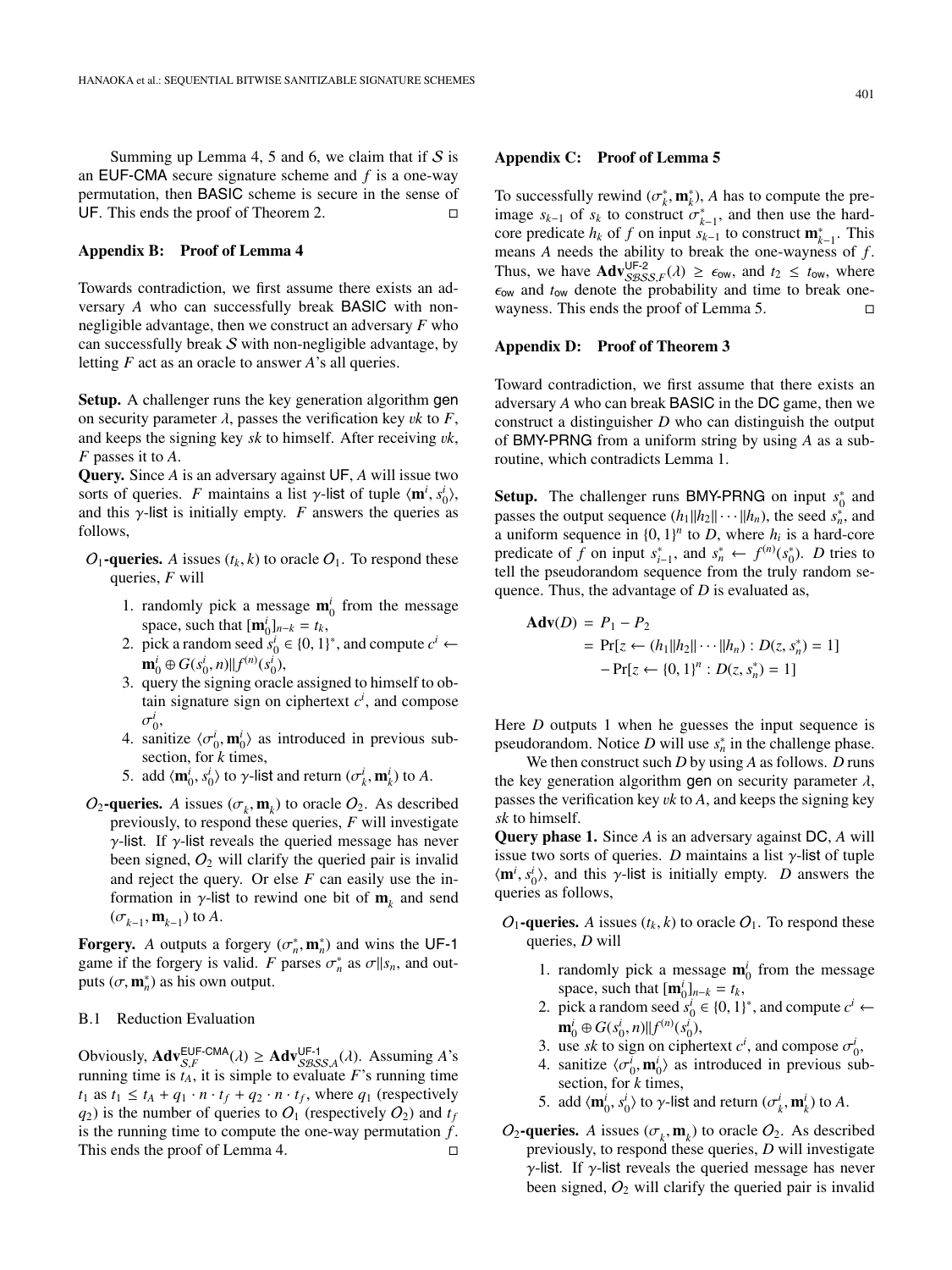and reject the query. Or else *D* can easily use the information in  $\gamma$ -list to rewind one bit of  $\mathbf{m}_k$  and send  $(\sigma_{k-1}, \mathbf{m}_{k-1})$  to *A*.

**Challenge.** At the challenge phase, *A* outputs  $(\mathbf{m}_0^0, \mathbf{m}_0^1, k, st)$ .<br>Without loss of generality, we assume the *k* th bits of  $\mathbf{m}^0$ . Without loss of generality, we assume the *k*-th bits of  $\mathbf{m}_0^0$ and  $\mathbf{m}_0^1$  are different, which means *A* is forbidden to issue rewinding queries on the challenge constructed by *D* below.

- 1. *D* picks a random bit  $b \leftarrow \{0, 1\}$ , and assigns  $\mathbf{m}_0^* \leftarrow \mathbf{m}_0^b$ .<br>2. For every bit of the left-most *k* bits in  $\mathbf{m}^*$ . *D* computes
- 2. For every bit of the left-most *k* bits in  $\mathbf{m}_0^*$ , *D* computes the ciphertext, such that  $[c^*]_i^i \leftarrow [\mathbf{m}_0^*]_i^i \oplus [z]_{n-k+1}^{n-k+1}$ , and sets  $\mathbf{m}_{k}^{*} \leftarrow [c^{*}]^{k} \|\mathbf{m}_{0}^{*}\|_{n-k}$ , where  $0 \le i \le k$ , and *z* is either a pseudorandom sequence or a truly random sequence either a pseudorandom sequence or a truly random sequence.
- 3. *D* runs *f* for *n* − *k* times on  $s_n^*$ . The final seed  $s_{2n-k}^*$  will be used as commitment. *D* uses the *n* − *k* output hardcore predicate  $\{h_{n+1}, \cdots, h_{2n-k}\}\$  to encrypt the rightmost *n* − *k* bits in  $\mathbf{m}_0^*$ , such that  $[c^*]_i^i$  ←  $[\mathbf{m}_0^*]_i^i \oplus h_{n-k+i}$ , where  $k < i \leq n$ .
- 4. *D* uses the signing key *sk* to sign the message, such that  $\sigma_k^* \leftarrow \text{sig}(sk, c^* || s_{2n-k}^* || | s_n^*$ . *D* passes  $(\sigma_k^*, \mathbf{m}_k^*)$  as the challenge to the adversary *A* the challenge to the adversary *A*.

**Query phase 2.** *A* issues  $O_1$ -queries and  $O_2$ -queries as in query phase 1, with the restriction that he cannot issue  $(\sigma_k^*, \mathbf{m}_k^*)$  to  $O_2$ . *D* answers these queries with the same essence as in phase 1 essence as in phase 1.

**Guess.** *A* tries to guess which message of  $\mathbf{m}_0^0$  and  $\mathbf{m}_0^1$  has been signed and sanitized, i.e., *A* outputs a bit *b'* and wins the DC game if  $b' = b$ . If  $b' = b$ , then *D* outputs 1, which means the sequence  $z$  is pseudorandom; otherwise  $D$  outputs 0, which means *z* is truly random.

## D.1 Reduction Evaluation

Since  $\text{Adv}(D) = P_1 - P_2$ , we evaluate probabilities individually. To evaluate  $P_1$ , we notice that in this case the left-most *k* bits of sanitized message  $[\mathbf{m}_{k}^{*}]^{k}$  is encrypted by a part of BMY-PRNG's output, and *D* tells *z* is pseudorandom only when *A* guesses correctly. Thus

$$
P_1 \ge \frac{1}{2} \Pr[\exp_{SSSS,A}^{DC-1}(\lambda) = 1]
$$
  
+  $\frac{1}{2} \Pr[\exp_{SSSS,A}^{DC-0}(\lambda) = 0]$   
=  $\frac{1}{2} + \frac{1}{2} (\Pr[\exp_{SSSS,A}^{DC-1}(\lambda) = 1]$   
-  $\Pr[\exp_{SSSS,A}^{DC-0}(\lambda) = 1])$   
=  $\frac{1}{2} + \frac{1}{2} \cdot \text{Adv}_{SSSS,A}^{DC}(\lambda)$ 

where  $\epsilon$  is the advantage of *A*. To evaluate  $P_2$ , we notice that in this case  $[\mathbf{m}_{k}^{*}]^{k}$  is encrypted by truly random bit, and *D* outputs 1 only when *A* looses DC game. Because *A* can gain no knowledge by observing  $[\mathbf{m}_{k}^{*}]^{\bar{k}}$ , *A* looses game at the probability of  $1/2$  constantly. Thus, we have  $P_2 = 1/2$ .

Summing up, *D*'s advantage is  $\text{Adv}(D) = P_1 - P_2 \geq$ 

 $1/2 \cdot \mathbf{Adv}_{SSS,A}^{\mathbf{DC}}(\lambda)$ . Assuming *A*'s running time is  $t_A$ , it is simple to evaluate *D*'s running time  $t_B$  as  $t_B \le t_A + a_B (t_B + b_B)$ simple to evaluate *D*'s running time  $t_D$  as  $t_D \le t_A + q_1 \cdot (t_{\text{sig}} +$  $n \cdot t_f$ ) +  $q_2 \cdot n \cdot t_f$ , where  $q_1$  (respectively  $q_2$ ) is the number of queries to  $O_1$  (respectively  $O_2$ ),  $t_{sig}$  is the running time of the key generation algorithm and  $t_f$  is the running time to compute the one-way permutation *f* . This ends the proof of Theorem 3.  $\Box$ 

## **Appendix E: The Construction of One-way Permutation on Elliptic Curve** [5]

Here we explain the construction of a one-way permutation using two twist elliptic curves [5], which is used in Sect. 4. Set two elliptic curves  $E_1$  and  $E_2$  over a finite field  $\mathbb{F}_p$  (a prime  $p > 5$ ) with *j*-invariant  $\neq 0$  and 1728 to twists of each other. Two twists are given as follows.

$$
E_1: y^2 = x^3 + ax + b
$$
  

$$
E_2: y^2 = x^3 + au^2x + bu^3,
$$

where  $a, b, u \in \mathbb{F}_p$  with  $4a^3 + 27b^2 \neq 0$  and *u* is a quadratic nonresidue in  $\mathbb{F}_p$ . In order to make a secure one way permutation, we assume that both  $#E_1(\mathbb{F}_p)$  and  $#E_2(\mathbb{F}_p)$  are prime, which are set to  $n_1$  and  $n_2$ . Then,  $n_1 + n_2 = 2p + 2$  [23] holds from the relation between two twist elliptic curves. Let  $G_1 \in E_1(\mathbb{F}_p)$  be an element with order  $n_1$  and  $G_2 \in E_2(\mathbb{F}_p)$ be an element with order  $n_2$ . The *i*-th multiple of an element  $G = (x_G, y_G)$  is denoted by *iG*, where  $x_G$  denotes the *<sup>x</sup>*-coordinate of *<sup>G</sup>* and <sup>y</sup>*<sup>G</sup>* denotes the <sup>y</sup>-coordinate of *<sup>G</sup>*.

Based on the above elliptic curve parameters, the oneway permutation  $f : [0, 2p + 1] \rightarrow [0, 2p + 1]$  is constructed by using two maps  $l_1 : E_1(\mathbb{F}_p) \to [0, 2p + 1]$  and  $l_2: E_2(\mathbb{F}_p) \to [0, 2p + 1]$  as follows.

$$
f(i) = \begin{cases} l_1(iG_1) & \text{if } i \in [0, n_1 - 1] \\ l_2(iG_2) & \text{if } i \in [n_1, 2p + 1] \end{cases}
$$

$$
l_1(G) = \begin{cases} ux_G \bmod p & \text{if } 0 \le y_G \le \frac{p-1}{2}; \\ (ux_G \bmod p) + p + 1 & \text{if } \frac{p+1}{2} \le y_G \le p - 1; \\ p & \text{if } G = O. \end{cases}
$$

$$
l_2(G) = \begin{cases} x_G \bmod p & \text{if } 0 \le y_G \le \frac{p-1}{2}; \\ (x_G \bmod p) + p + 1 & \text{if } \frac{p+1}{2} \le y_G \le p-1; \\ 2p+1 & \text{if } G = O. \end{cases}
$$

The one-wayness of *f* is based on the intractability of solving ECDLP on  $E_1$  based on  $G_1$  or  $E_2$  based on  $G_2$ .

#### **Appendix F: Additional Note on Unforgeability**

Compared to the previous bitwise signature schemes [3], [4], as shown in Sect. 4, the unforgeability in this paper includes a wider scope. In the previous works, the adversary (forger) has to specify all bits of the message sent to the signer or the sanitizer before hand. In this paper, the next additional scenario is also included. First, the adversary asks the signer to sign a message containing an *unspecified bit sequence*. The signer chooses random bits to substitute the unspecified bit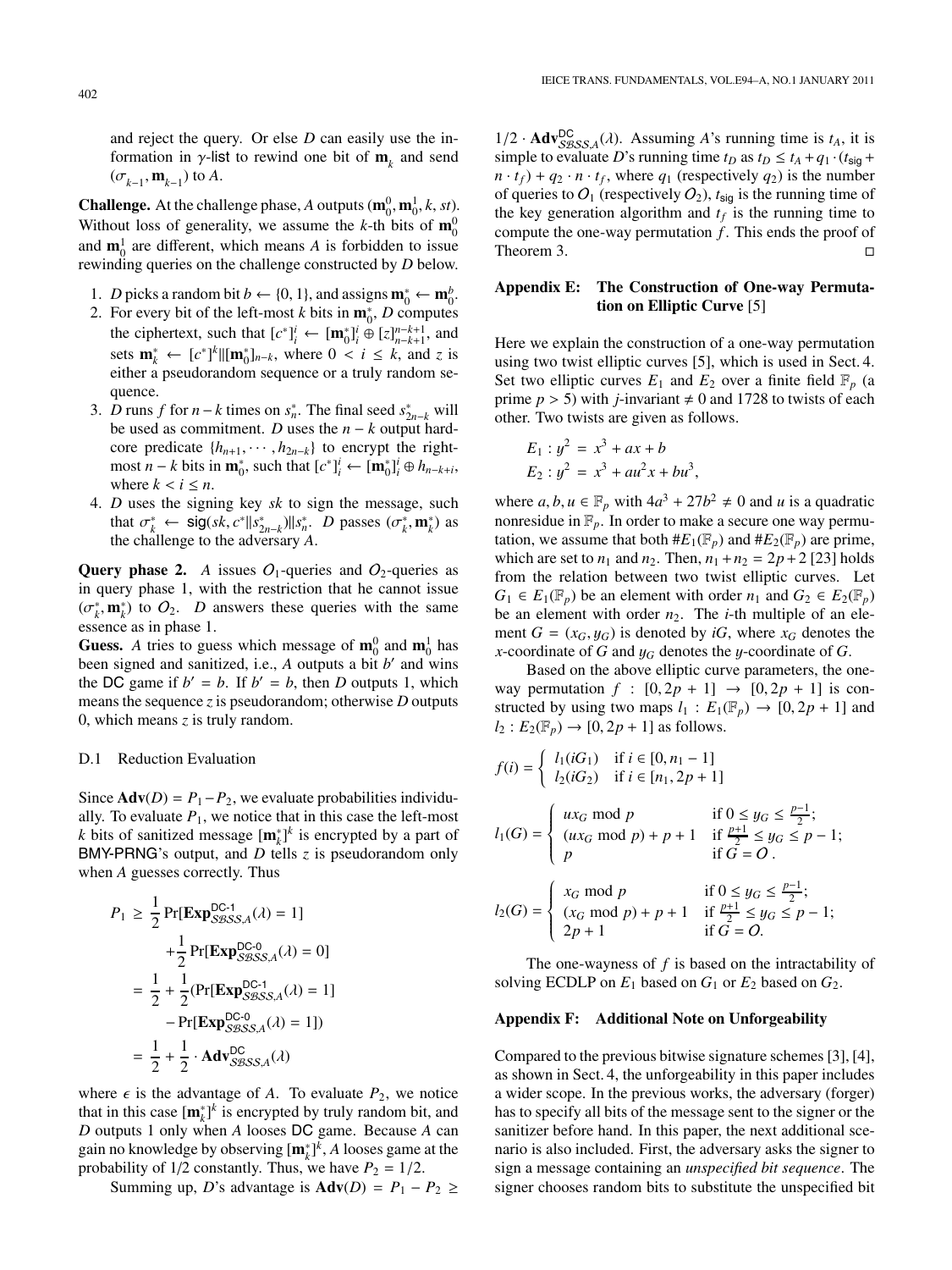sequence, then sanitizes the bit sequence, before signing the entire message. The point is that we allow the signer not to reveal the random bits it has chosen by letting it sanitize the bits. Thus, the adversary never sees the random bits chosen by the signer. In fact, by this additional scenario, the adversary (forger) considered in this paper has additional freedom on producing the valid forgery compared to the one in previous works. For an illustration, consider the following example.

## *Illustration*

Let there be only one query allowed to the signing oracle and w.l.o.g., let the length of any valid message be 4 bits. First let us consider the case with the additional scenario. Let the adversary ask the signer to sign "#*101*". Here the signer is free to specify a bit ' $0$ ' or ' $1$ ' for '#' and then sanitized it. The adversary then will receive the signature of " $\star$ 101", where ' $\star$ ' denotes a sanitized bit. Notice that the adversary retrieves no information about the bit chosen by the signer which has been sanitized into  $\star$ . Therefore, it becomes natural for us to allow the adversary to output the signature of "*0101*" or "*1101*" as the valid forgery. On the other hand, in the case where all bits of the message have to be specified, when the adversary asks the signer to sign "*1101*" and sanitize the first bit, only the forgery of "*0101*" is the valid forgery.

Of course, if in this paper we put a requirement that the signer always shows publicly the random bits which it chooses to substitute the unspecified bit sequence before it sanitize them, then the additional freedom in forgery mentioned above is disappeared. Note that in this paper we do not put such a requirement.



**Shoichi Hirose** received the B.E., M.E. and D.E. degrees in information science from Kyoto University, Kyoto, Japan, in 1988, 1990 and 1995, respectively. From 1990 to 1998, he was a research associate at Faculty of Engineering, Kyoto University. From 1998 to 2005, he was a lecturer at Graduate School of Informatics, Kyoto University. From 2005, he is an associate professor at Faculty of Engineering, University of Fukui. His current interests include

cryptography and information security. He received Young Engineer Award from IEICE in 1997. He is a member of IACR, ACM, IEEE and IPSJ.



**Atsuko Miyaji** received the B.Sc., the M.Sc., and the Dr.Sci. degrees in mathematics from Osaka University, Osaka, Japan in 1988, 1990, and 1997 respectively. She joined Panasonic Co., LTD from 1990 to 1998 and engaged in research and development for secure communication. She was an associate professor at the Japan Advanced Institute of Science and Technology (JAIST) in 1998. She has joined the computer science department of the University of California, Davis since 2002. She has been

a professor at the Japan Advanced Institute of Science and Technology (JAIST) since 2007 and the director of Library of JAIST since 2008. Her research interests include the application of number theory into cryptography and information security. She received the IPSJ Sakai Special Researcher Award in 2002, the Standardization Contribution Award in 2003, Engineering Sciences Society: Certificate of Appreciation in 2005, the AWARD for the contribution to CULTURE of SECURITY in 2007, IPSJ/ITSCJ Project Editor Award in 2007, 2008, 2009, and 2010, the Director-General of Industrial Science and Technology Policy and Environment Bureau Award in 2007, Editorial Committee of Engineering Sciences Society: Certificate of Appreciation in 2007, and DoCoMo Mobile Science Awards in 2008. She is a member of the International Association for Cryptologic Research, the Information Processing Society of Japan, and the Mathematical Society of Japan.



**Goichiro Hanaoka** received his bachelors degree in Electronic engineering from the University of Tokyo in 1997, and received his masters and Ph.D. degree in Information and communication engineering from the University of Tokyo in 1999 and 2002, respectively. From 2002 to 2005 he was a Research Fellow of Japan Society for the Promotion of Science (JSPS). Since 2005 he has been with the National Institute of Advanced Industrial Science and Technology, Japan. He received the Best

Paper Award of IEICE Trans. in 2008, the Wilkes Award from the British Computer Society in 2007, SCIS Paper Prize from IEICE in 2006, TELE-COM System Technology Award in 2004, The 20th Anniversary Prize of ISEC SCIS in 2003, SITA Paper Prize from SITA in 2000.



**Kunihiko Miyazaki** received B.S. and M.S. degrees in Mathematical Sciences and Ph.D. degree in Information Sciences from the University of Tokyo in 1996, 1998 and 2006, respectively. He has been engaged in research on information security and cryptography at Systems Development Laboratory, Hitachi Ltd. since 1998. He is a member of IPSJ.

**Bagus Santoso** received his B.E., M.E., and Dr.E. degrees in information and communication engineering from the University of Electro-Communications in 2003, 2005, and 2009 respectively. He is currently with the National Institute of Advanced Industrial Science and Technology, Japan. His current research involves the areas of cryptography and computational number theory. He received the SCIS Paper Prize from IEICE in 2007. He is a member of the International Association for Cryptologic Re-



search.